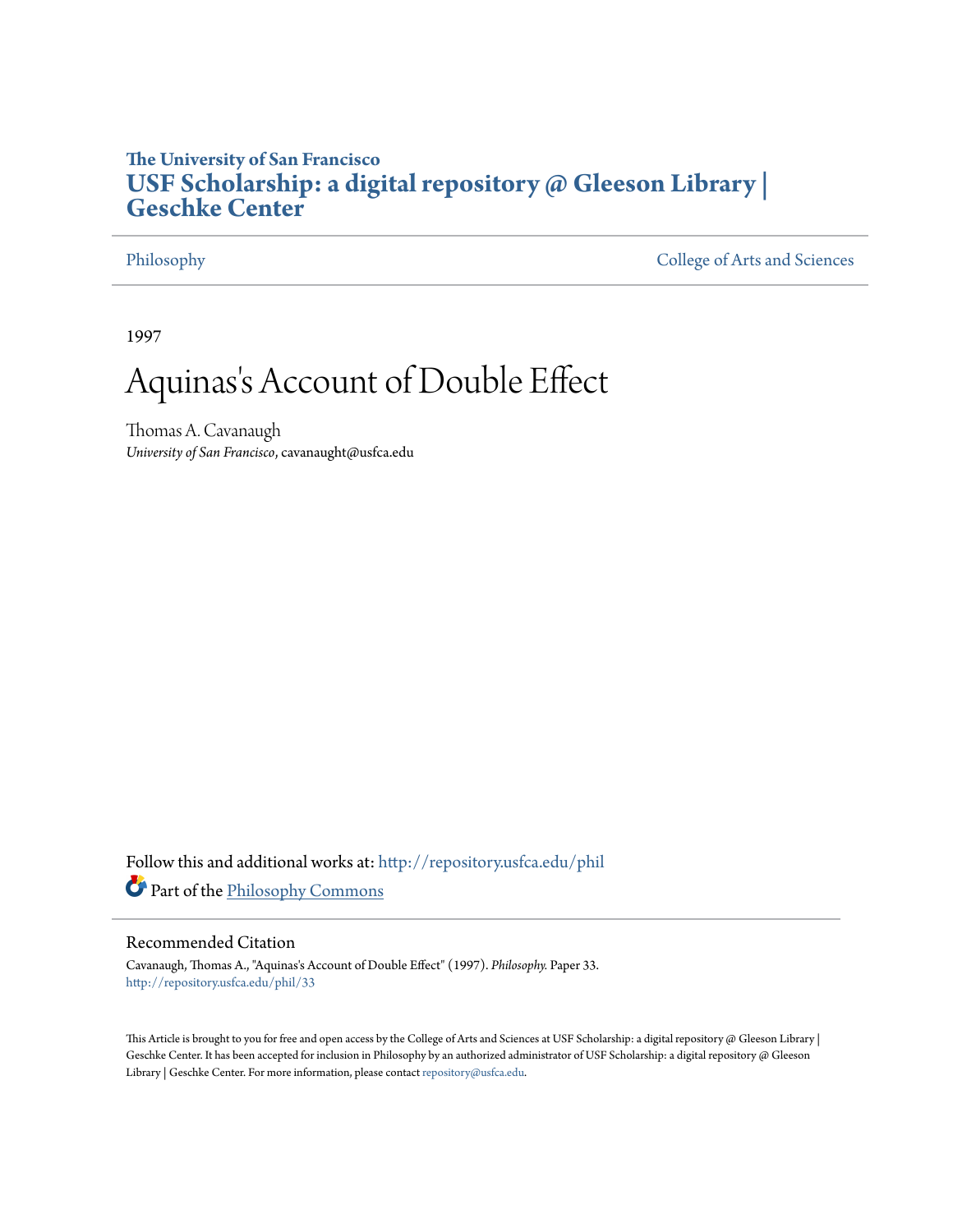# **T. A. Cavanaugh, Philosophy, University of San Francisco Penultimate Draft of: Aquinas's Account of Double Effect**, *The Thomist*, Vol. 61, No.1, January 1997, pp. 107-121.

# **AQUINAS'S ACCOUNT OF DOUBLE EFFECT THOMAS A. CAVANAUGH UNIVERSITY OF SAN FRANCISCO**

In this paper, I present Aquinas's account of double-effect reasoning (DER) - often called the "principle," "rule," or "doctrine" of double effect. Often, if not always, DER is attributed to Thomas Aquinas **tout court**. <sup>i</sup> Yet, I will argue, Thomas's account substantially differs from contemporary double-effect reasoning (DER) insofar as Thomas considers the ethical status of **risking** an assailant's life while contemporary accounts of DER focus on actions causing harm foreseen as inevitable.<sup>ii</sup>

Of course, if DER applies to cases in which harm is foreseen as an inevitable result of an otherwise good action, it will apply to cases in which harm is foreseen as being a possible consequence. The reverse, however, need not obtain. For example, one might think that it is ethical for an ironworker knowingly to risk his life doing dangerous work while one would not think it ethical for the ironworker knowingly to do work from which his death would follow inevitably. Thus, one might think that it is ethical to risk causing harm which one would not think it ethical to cause inevitably. I will argue that Aquinas holds something like this point in his account of DER.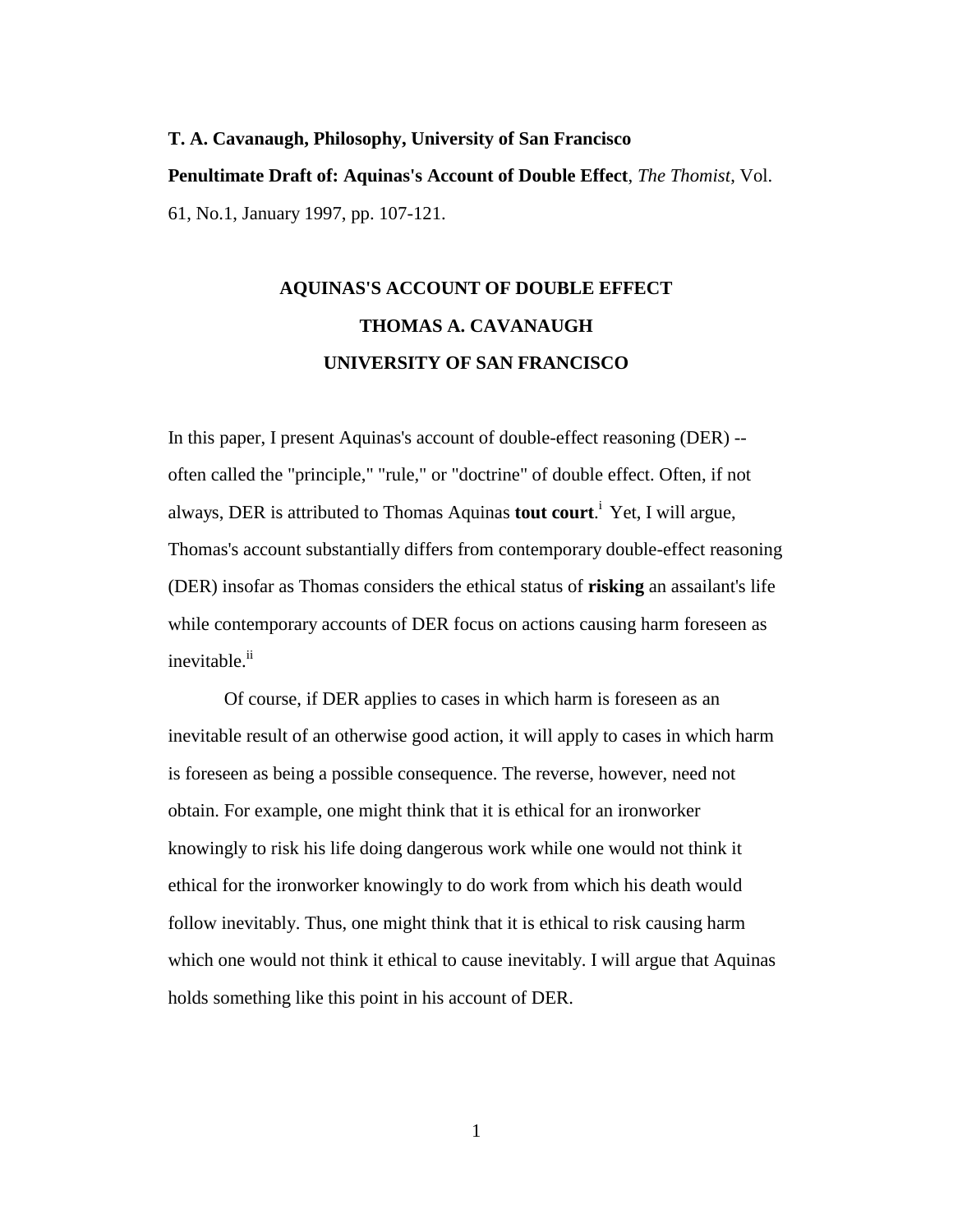#### **Q.64, a.7 and "Praeter Intentionem"**

The **locus classicus** of double-effect reasoning is Aquinas' discussion of homicidal self-defense found in **S.t.** IIaIIae, q.64, a.7.<sup>iii</sup> Q. 64 occurs within Aquinas's consideration of vices opposed to commutative justice. Q. 64 concerns what Aquinas considers the greatest injury committed upon one's neighbor against his will: his death.

In article seven, Thomas asks whether it is licit to kill a man in self-defense. He offers a number of objections against the liceity of so acting. St. Augustine voices two objections. The first comes from his epistle to Publicola; the second Thomas takes from Augustine's De Libero arbitrio. There Augustine asks:

> How are they free from sin in the sight of divine providence who, for the sake of these contemnible things have taken a human life? (q.64, a.7, ob.2)

Aquinas notes that among the slight goods which men may forfeit against their wills, Augustine includes corporeal life. Augustine appears to rule out homicidal self-defense.

Aquinas interprets Augustine as not permitting the **intentional** taking of an aggressor's life. Thomas has noted earlier in his discussion of war (q. 40, a.1) that Augustine thinks it licit for one charged with the public good to take life during a war. Accordingly, in q. 64, a.7, Aquinas considers the bailiff and the soldier to be agents who may in self-defense and as public officials intentionally take the life of an aggressor. Thus, in q. 64, a.7, the self-defense of particular interest is that of the **private** individual, as such, taking the life of an assailant.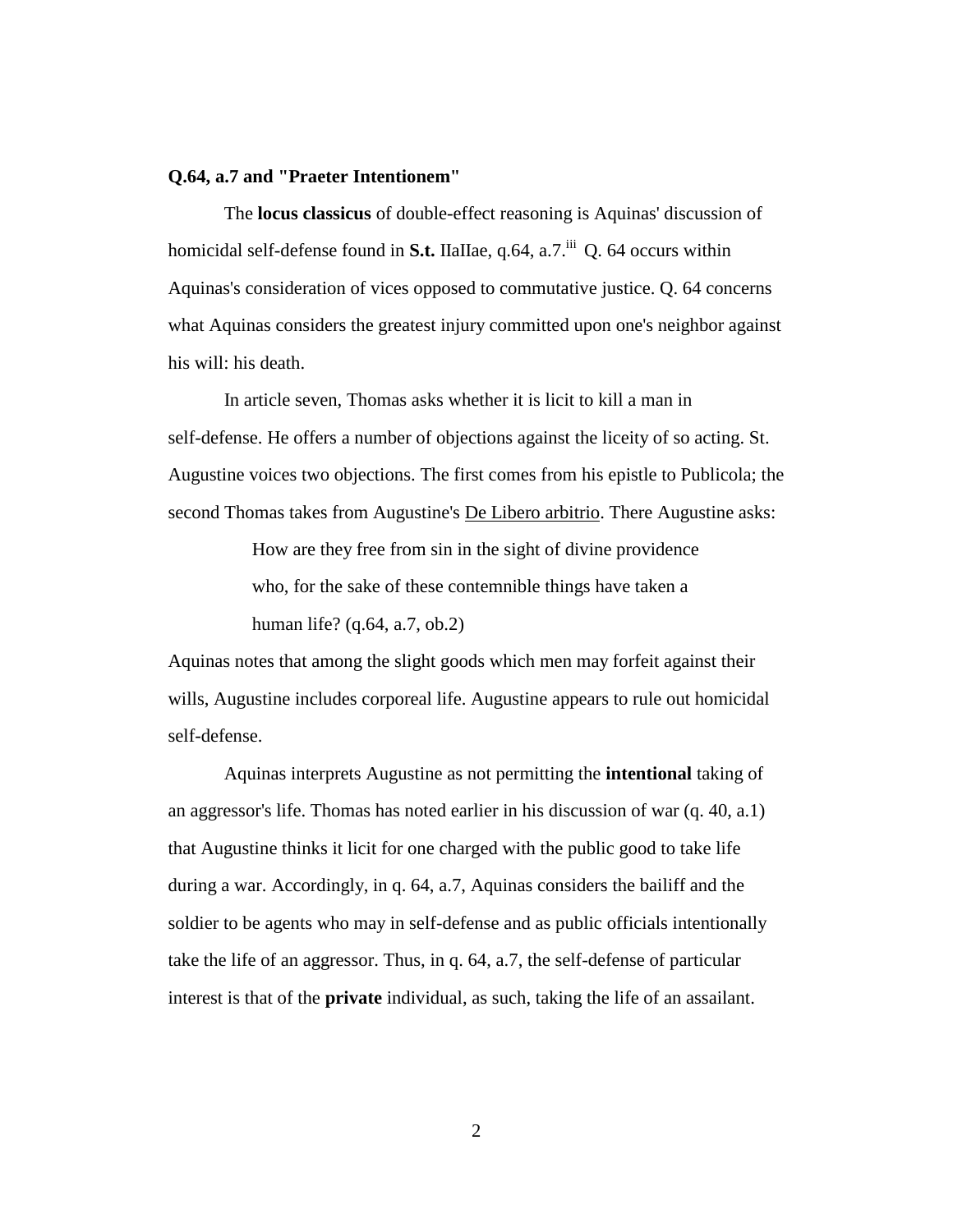The corpus of q.64, a.7 reads:

Nothing prevents one act from having two effects, of which only one is intended, the other being **praeter intentionem**. Now moral acts receive their character (**speciem**) according to that which is intended, not, however, from that which is **praeter intentionem**, since this is accidental, as is evident from what has been said earlier.<sup>iv</sup> Thus, from the act of self-defense, two effects may follow: one, the conservation of one's own life; the other, the death of the aggressor (**occisio invadentis**). Since what is intended is the conservation of one's own life, such an act is not illicit: it is natural for each thing to preserve itself in existence for as long as it is able. Nevertheless, some act proceeding from a good intention may be rendered illicit if it is not proportioned to the end (**proportionatus fini**). Thus, it would not be licit if someone defending his own life were to use more force than necessary. But, if he repels force with moderation, his defensive act will be licit: for, according to the jurists, it is licit to repel force by force, with the moderation of a blameless defense (**cum moderamine inculpatae tutelae**.) Nor is it necessary for salvation that a man forego an act of moderate force in order to avoid the death of another: since one is more responsible (**plus tenetur**) to care for (**providere**) one's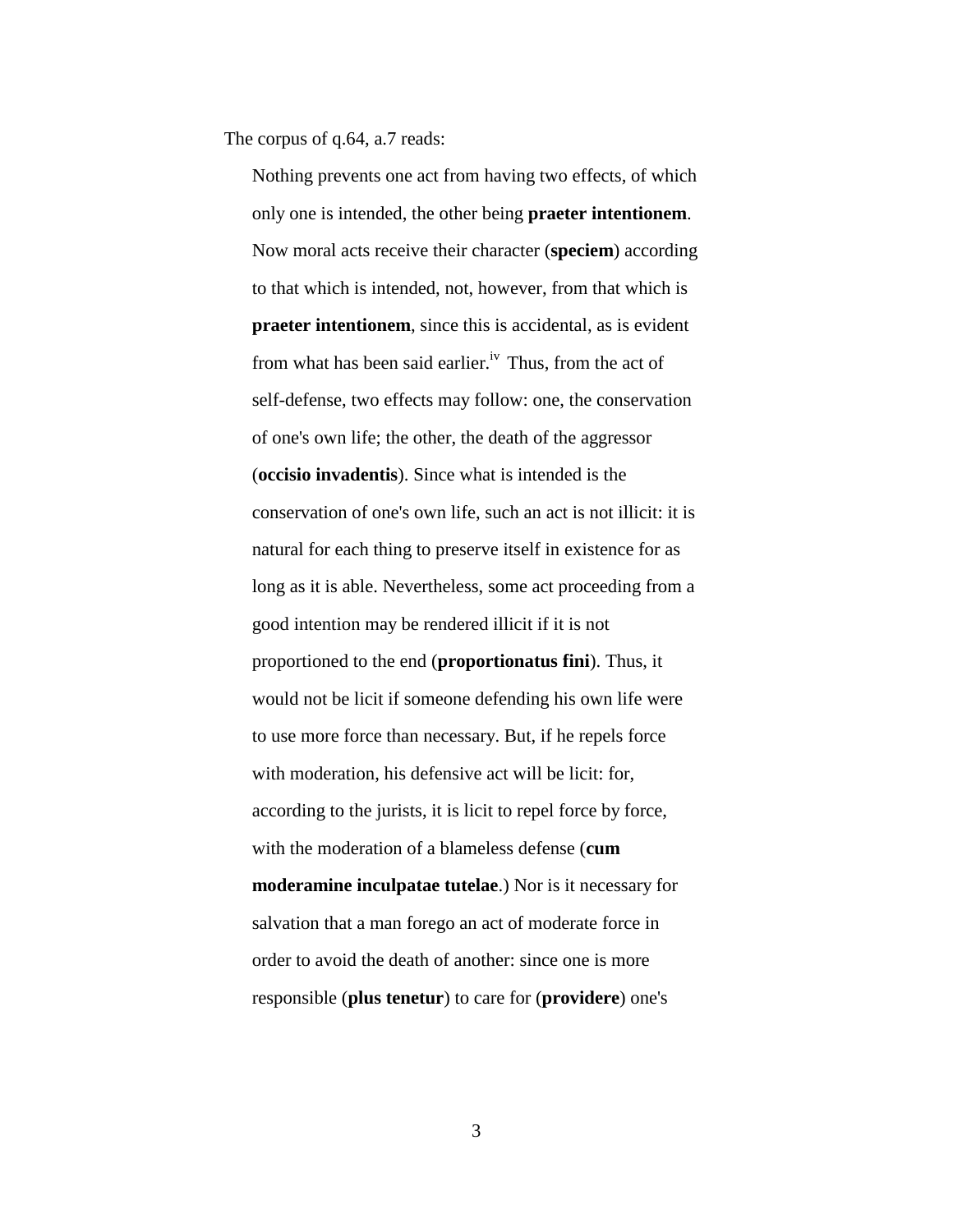own life than someone else's. But, since to kill a man is not licit except for the public authority acting for the sake of the common good (as is evident from what was previously said [article 3]), it is not licit for a man **to intend to kill** another man in order to defend himself, except for those who have public authority. These, intending to kill a man in self-defense, refer this to the public good. This is evident in the case of a soldier fighting an enemy, and in the case of a minister of the judge fighting (**pugnante**) against thieves. Nevertheless, even these would sin if they were moved by private animosity.

What does Thomas mean by the phrase "**praeter intentionem**?" I will argue that in q.64, a.7, Aquinas uses "**praeter intentionem**" to refer to a characteristic, but not exclusive result which is not accidental, nor intentional, nor inevitable. I will argue that Aquinas understands justified private homicidal self-defense to be an action in which the defendant **risked** killing the assailant.

To do something which one foresees as inevitably resulting in the death of the assailant is not to risk the assailant's life knowingly. To risk the aggressor's life knowingly is not to do something which one foresees as inevitably resulting in the assailant's death. Yet, contemporary accounts of DER paradigmatically apply to knowingly causing inevitable harm. In this respect, Thomas's account substantially differs from the accounts offered by contemporary theorists of DER.

#### **Praeter Intentionem: Intended or Accidental?**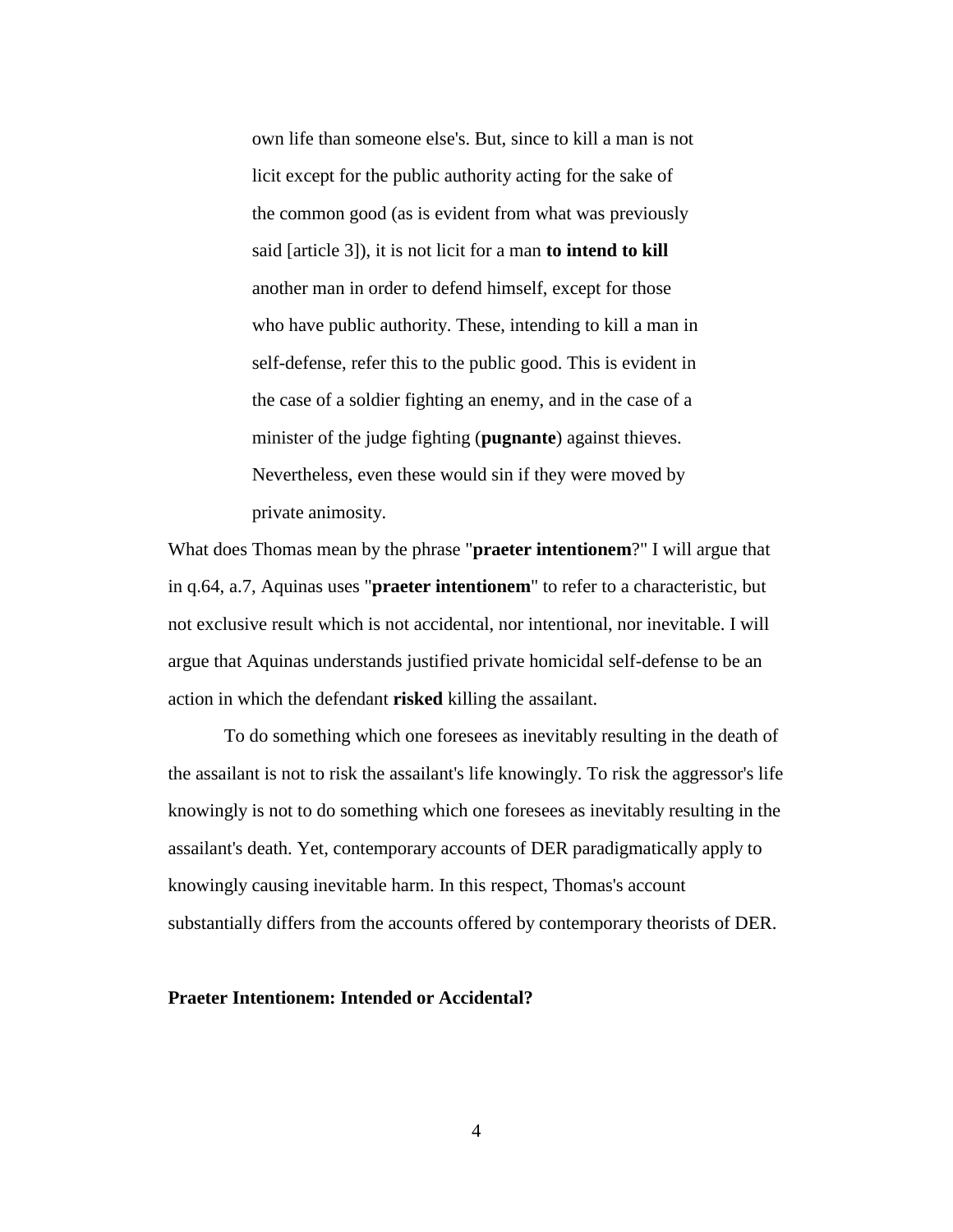To what does "**praeter intentionem**" refer? In this section I argue against three interpretations of this phrase. I will argue first, that "**praeter intentionem**" clearly does not refer to what one intends; second, that it does not refer to something intended **in some special sense**; and, third, that it does not refer to an accidental consequence of one's action.

With respect to what "**praeter intentionem**" in q.64, a.7 means, Aquinas refers his reader to an earlier article. There he maintains that:

> [A]ctive scandal is accidental when it is outside the intention (**praeter intentionem**) of the agent: as when a man by his inordinate deed or word **does not intend** to give another an occasion of downfall, but only to satisfy his will.<sup>v</sup>

Clearly, Aquinas **does not** use "**praeter intentionem**" to refer to what one does intend.

Yet, as Steven Windass notes, by "**praeter intentionem**" Aquinas has been taken to mean that:

> [Y]ou can in case of necessity kill in self-defence, provided that **in a special theological sense** you do not intend to do  $\mathbf{S}$ <sup>vi</sup>

Some interpreters of Aquinas do attribute to him an idiosyncratic **method** of intention. Joseph M. Boyle, Jr. notes:

> Aquinas is one of the chief architects of the tradition in which the doctrine of direction of intention was developed.<sup>vii</sup>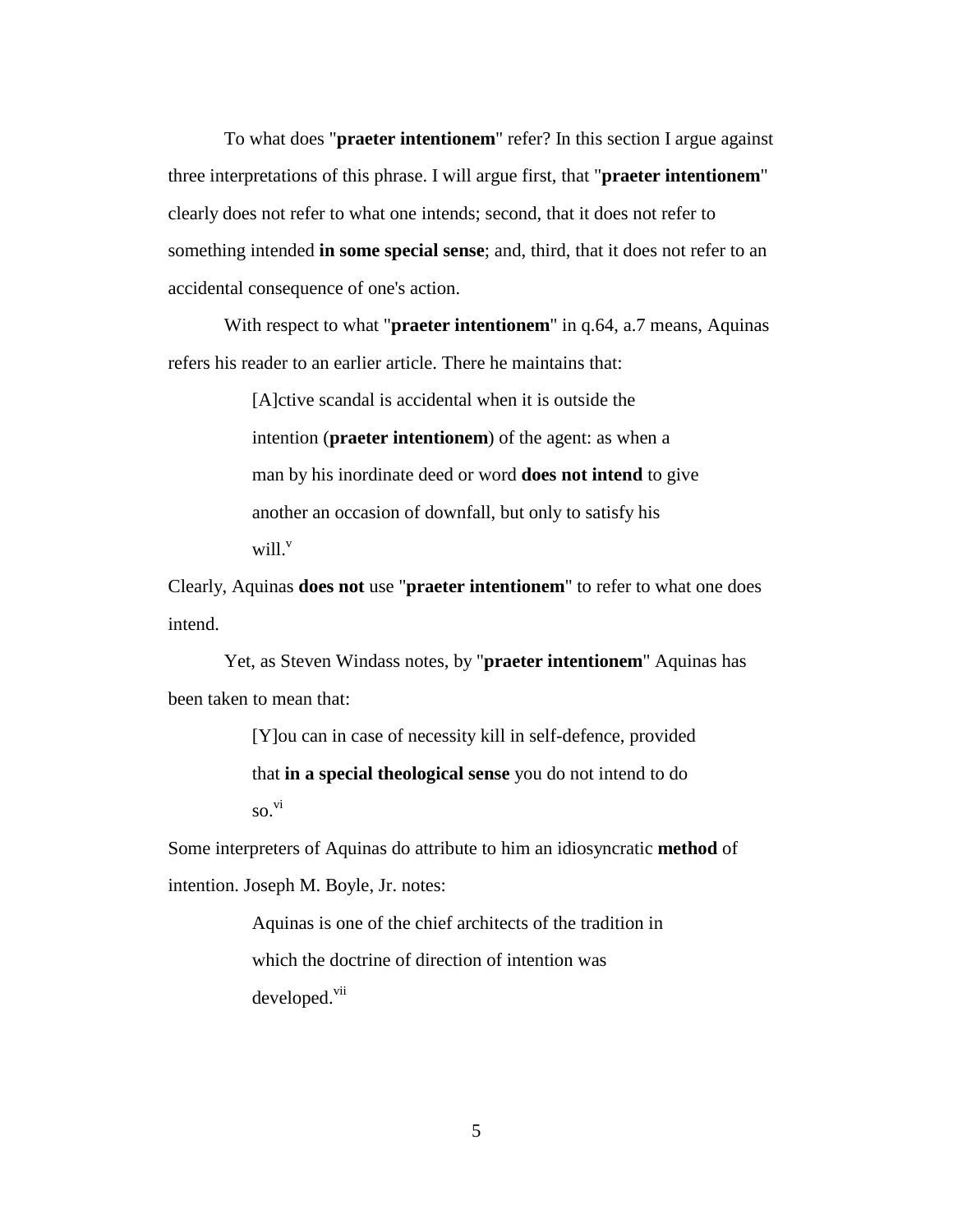We encounter an account of the direction of one's intention in Pascal's famous parody of Jesuit casuistry found in the seventh of **Les lettres Provinciales**. There Pascal presents his famous Jesuit's infamous **grande methode de diriger**  l'intention.<sup>viii</sup> According to Pascal's Jesuit, by following this method one can stroll about the dueling green, not intending to fight one's opponent, but intending to walk about. Of course, if one's opponent attacked, one could defend oneself. This, following the logic of the method of directing one's intention, would not be dueling.<sup>ix</sup> Aquinas himself, however, nowhere articulates such a doctrine.

Boyle claims that such a doctrine **grounds** DER. He says:

The doctrine of the double effect presupposes at least this: that one can **direct his intention** to the good effect of his action and withhold it from the bad effect if the latter is not a means to the former. $^x$ 

Such a direction of intention or withholding of intention would **itself be intentional**. Insofar as DER theorists think that intentions are ethically relevant, they will presumably think that intentions with respect to one's intentions, second-order intentions, are also ethically relevant. Of course, directing one's intention would be a second-order intention. $\frac{xi}{x}$ 

DER does not repose -- indeed, may not be able to repose -- on the direction, withholding, or paring of one's intentions. It does, however, rest on one's being able to foresee harm without intending harm. It is at best an infelicity to speak of not intending some foreseen harm as directing one's intention away from the foreseen harm. If there were such a method of intention, it would found a "morality of gestures and poses."<sup>xii</sup> In any case, Aquinas does not propose such a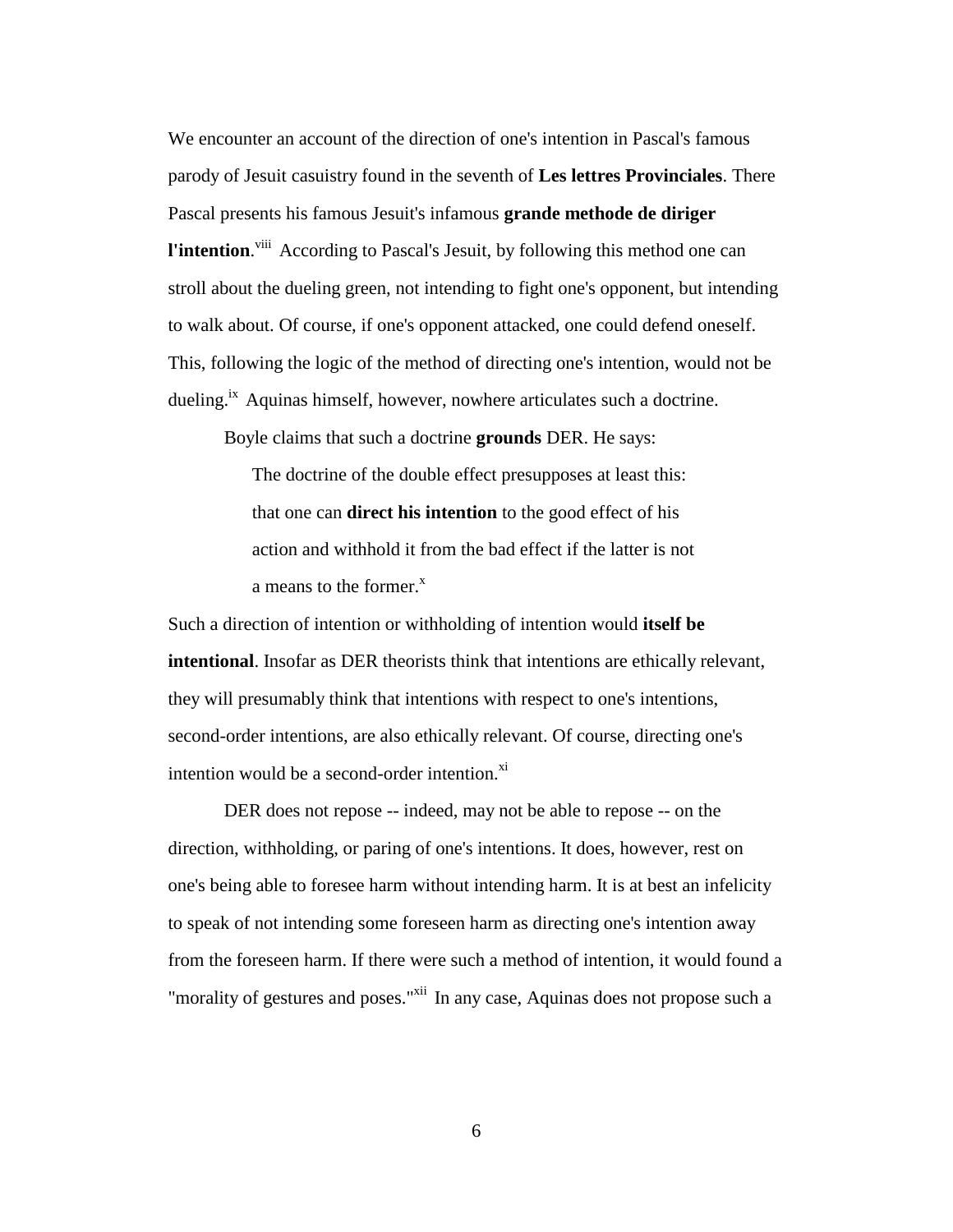morality, nor does he use "**praeter intentionem**" to refer to some special way of intending.

Aquinas says that what is **praeter intentionem** is **per accidens**. He has been interpreted as meaning that it is accidental in the sense of being an accidental consequence. For example, referring to q.64, a.7, Anthony Kenny claims:

> In the context it is not clear whether Aquinas is justifying accidental killing in the course of a struggle or intentional killing when this is the only way to avoid being killed. $x<sup>iii</sup>$

Yet, Aquinas explicitly denies the justifiability of a private individual's intentional killing of an aggressor (q. 64, a.7 **corpus** and **ad** 2). Does Aquinas mean to speak, as Kenny suggests, of an accidental killing in the course of a struggle?

What would it mean to say that one accidentally killed another in the course of a struggle? It would mean that one were engaged in pushing and shoving and pulling another and that the aggressor's death came about, say, by his tripping, falling, and breaking his neck. Such a death would result accidentally, just as someone could die while engaged in friendly horseplay. If this is what Aquinas means when he claims that what is **praeter intentionem** is accidental, then he has brought out an unwieldy concept to attend to what almost every action-theorist acknowledges: an agent is not responsible for consequences which accidentally result from his actions. Moreover, in the article immediately subsequent to that on self-defense, Aquinas asks whether an agent who has killed a man by chance (**casualiter occidens hominem**, a. 8) is guilty of homicide. He answers in the negative. This discussion already would have been addressed if what is **praeter intentionem** were **per accidens** in the sense of an accidental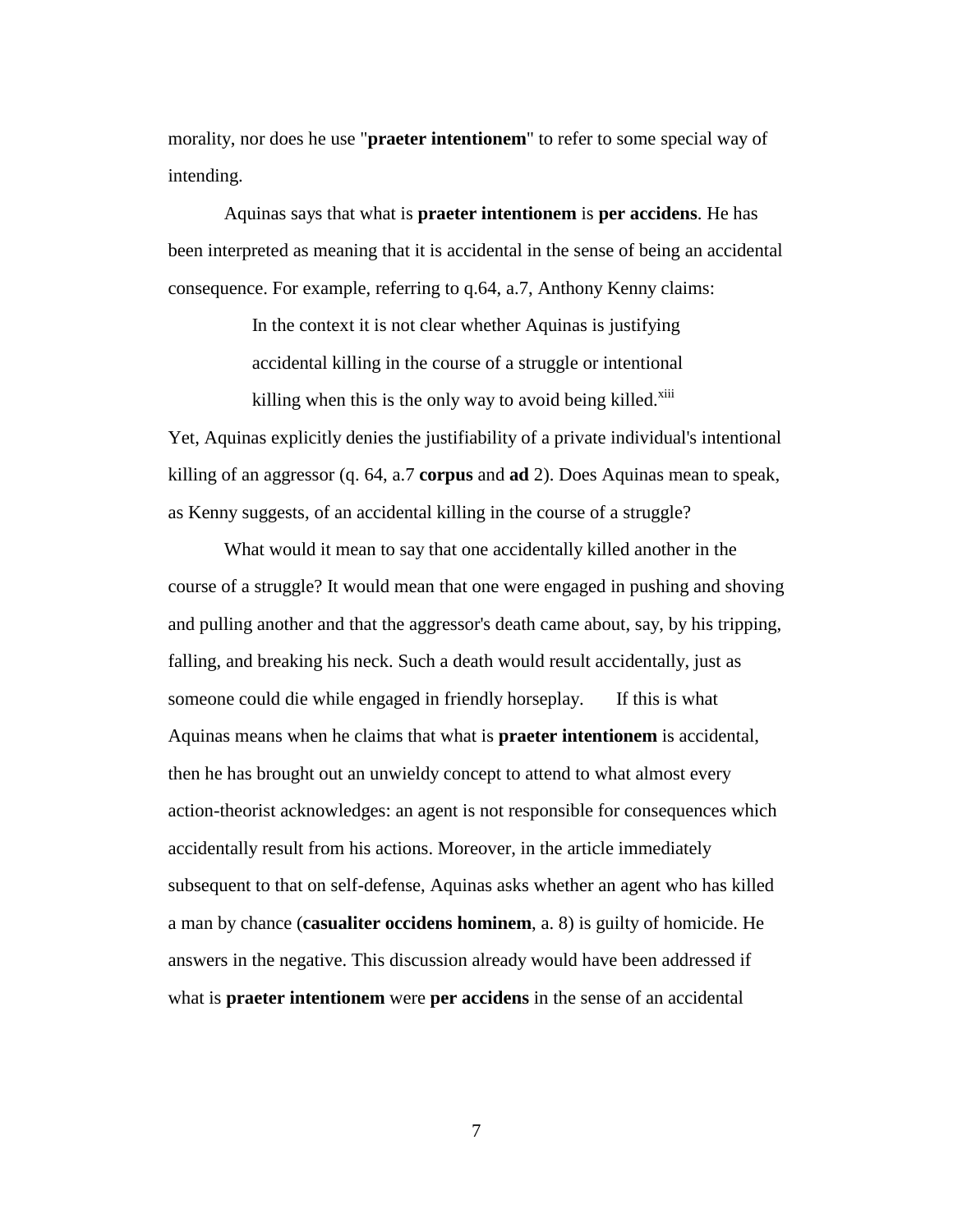consequence. So, besides the generally acknowledged point that agents are not responsible for the accidental consequences of their actions, q.64, a.8 would lead one to think that Thomas does not use "**praeter intentionem**" to refer to an accidental consequence.

Yet, Kenny is not alone in his interpretation. Steven Windass, in a separate investigation, understands Thomas to consider the attacker's death an accidental consequence. Offering what he takes to be Aquinas's position, Windass says:

[I]t is lawful to repel force by force; if this results in the death of the attacker, the death will be **accidental**. xiv

As noted, there are good reasons internal to his discussion to think that Aquinas does **not** mean that the death of the assailant will be accidental. Windass notes that:

[I]t would be very odd [of Aquinas] to discuss the

permissibility of different kinds of accident.<sup>xv</sup>

I agree. It would be **very** odd of Thomas to use such a distinction to discuss kinds of accidental consequences. I take this to be a reason to think that Aquinas does not so use "**praeter intentionem**."

I have argued that Aquinas does not use "**praeter intentionem**" to refer - as some have thought -- to what one intends, or to what one directs one's intention away from, or to an accidental consequence. In order to understand what he means when he says in q. 64, a.7 that what is "**praeter intentionem** is **per accidens**," I will now briefly investigate Thomas's account of intention and the elements he proposes for the ethical assessment of acts.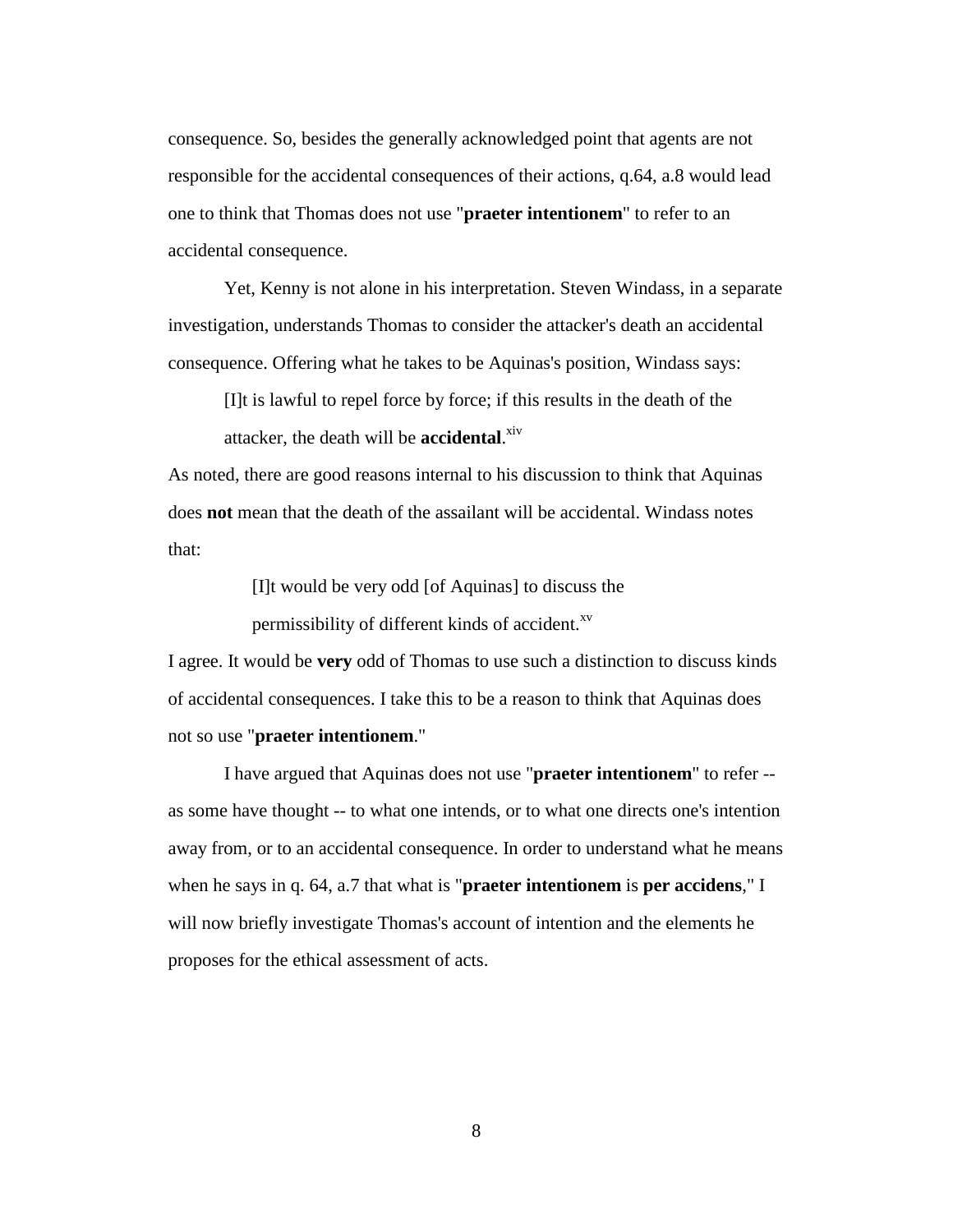#### **Intention and the Ethical Analysis of an Act**

In IaIIae, q.12, Aquinas considers intention. In q.12, a.1, Aquinas claims, "intention, just as the very word implies, means to tend to something [**in aliquid tendere**]". Since the will (**voluntas**) moves the powers of the soul to their appropriate ends, it is evident, Thomas asserts, that intention is an act of the will. He argues that intention is the act of the will with respect to the end "as the term towards which something is ordained" (IaIIae, q.12, a.1, ad 4).

According to Thomas, we will the end, we choose the means, and we intend the complex, end-through-means. Using Aquinas's example, when we intend health, we intend health-by-means-of-medicine. We choose medicine-for-the-sake-of-health. How does Aquinas understand the agent's intention to relate to the goodness of the agent's act?

Thomas offers an elaborate account of the goodness and badness of human actions in IaIIae, qs. 18, 19, 20, and 21. For the sake of understanding his statement in q.64, a.7, it is not necessary to articulate his entire analysis. Nevertheless, what he has to say about the relation of the intention of the end to the moral analysis of the goodness or badness of an act requires attention.

Aquinas proposes a complex analysis of actions. Each aspect relates variously to the others. This reflects the Dionysian **dictum** that goodness is integral; evil, the lack of such integrity, vitiates what otherwise is morally good (IaIIae,  $q.19$ ,  $q.6$ , ad 1).<sup> $xvi$ </sup> For the moral assessment of an act, three aspects of the act require attention, as Aquinas argues: what is being done (the deed or object), the circumstances in which it is done, and the end or reason it is done (IaIIae, q.18, a.1.)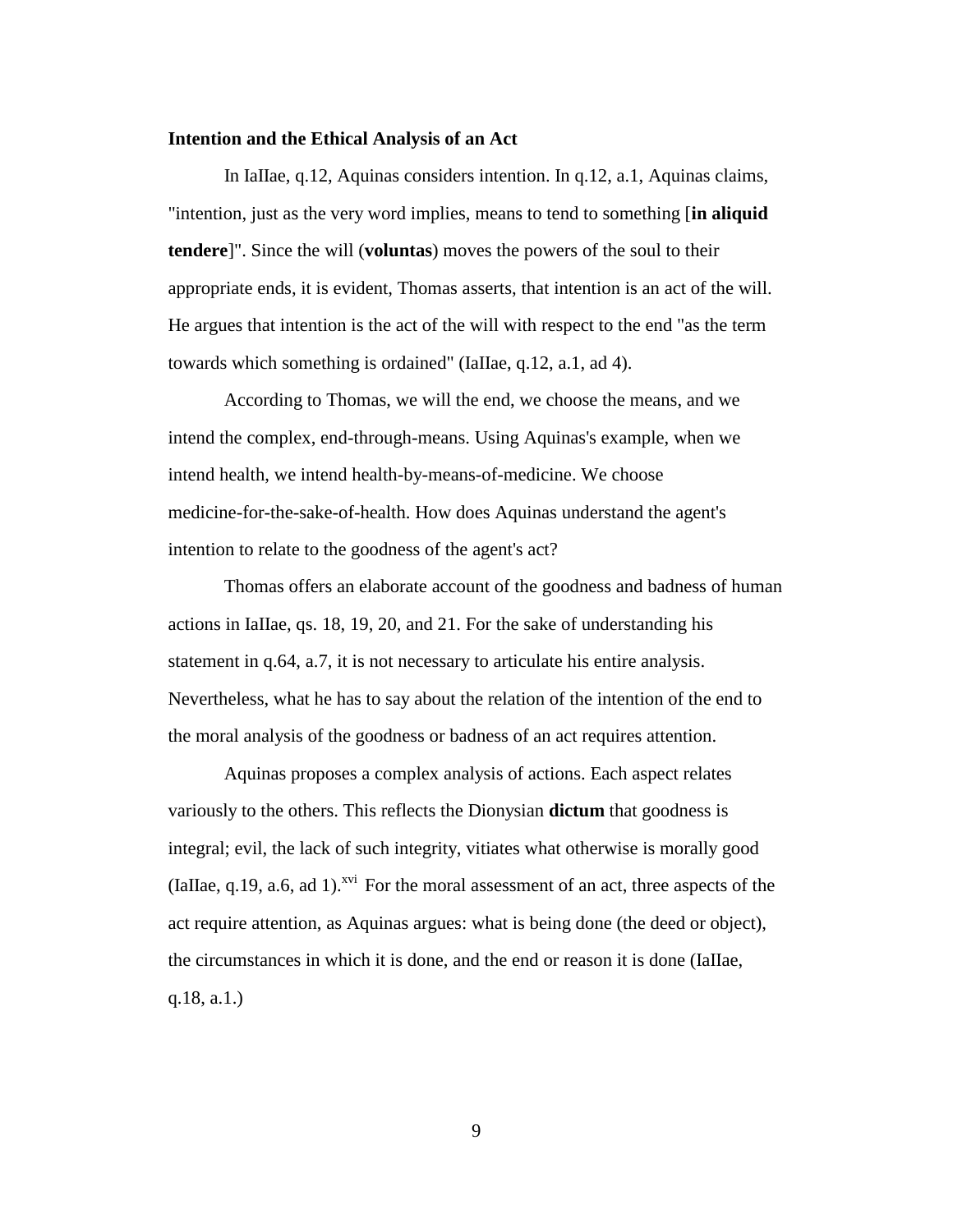According to Thomas, of the aspects of an action which make up its integral goodness or its disintegrated badness, the intention of the end is a necessary, but not a sufficient condition for a complete analysis of the action's ethical status.

In the light of his account of the relation between intention and the ethical analysis of action, it becomes clear what Aquinas means in q.64, a.7 when he asserts that, "moral acts receive their character according to what is intended, not according to what is **praeter intentionem**, for this is **per accidens**". Clearly, Thomas asserts that what is **praeter intentionem** is not essential to establishing the agent's action as good or as bad.

If the assailant's death results from a private individual's justified act of self-defense and the death is neither intended nor accidental, how is the death further, and positively, characterized? In q.64, a.7, Aquinas proposes and contrasts two cases of homicidal self-defense, that of a public official and that of a private individual. I will contrast these two cases in order to characterize, in a positive manner, the death of an assailant in the case of a private individual's justified homicidal self-defense.

#### **Two Cases Contrasted**

Aquinas holds that an officer of the polity -- a police officer in contemporary terms -- can **intend** to take the life of his aggressor as long as he uses minimal force (**proportionatus fini**), refers the slaying to the common good, and does not harbor animosity against the attacker (q.64, a.7.) In the case of a private individual's justified homicidal self-defense, Thomas accepts the slaying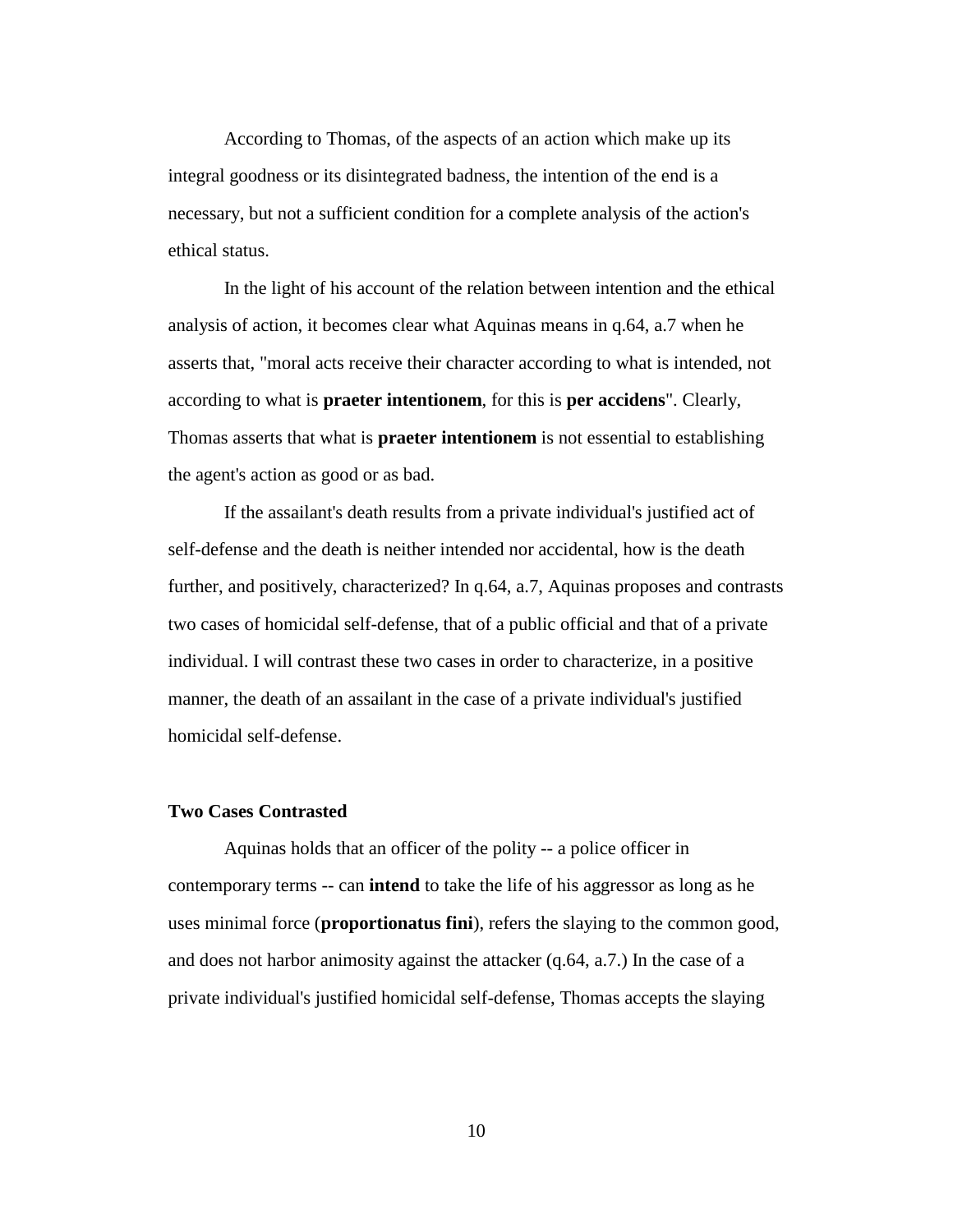of the assailant as long as it results from the use of minimal force and is **not intentional**. In both cases there is the common requirement that the force used is **proportionatus fini**. I take this to mean that the force used is minimal; that is, not more than is necessary for the preservation of one's life.

Say that I am a private individual. Both I and my assailant have swords. We begin to fight with them. I realize that my aggressor has far greater endurance than I and that the only way I can preserve my life is to kill him, say by cutting off his head. According to Thomas, I **cannot** do so because I cannot intentionally kill him. Thus, if this case were to obtain, then, according to Thomas, I, as a private individual, would not be permitted so to defend myself. If I were an officer of the state, however, executing my role as such, and I were in this same situation, Aquinas holds it permissible for me intentionally to take the life of the aggressor by cutting of his head.

Thus, while in both cases the force used must be **proportionatus fini**, this corresponds to a **larger** set of possible responses in the case of the officer of the state. For, according to Thomas, the officer of the state may proximately intend to take his assailant's life. Therefore, he may use a neck-severing sword stroke, for it is proportioned to this end.

In the case of a private individual, however, minimal force does not include cases in which such force corresponds to an intention to take the life of the attacker. For, according to Thomas, the private individual cannot intentionally take the assailant's life. Thus, the private individual cannot use means proportioned to the taking of the aggressor's life. A neck-severing sword stroke is such a means. Such a sword stroke is proportioned to the preservation of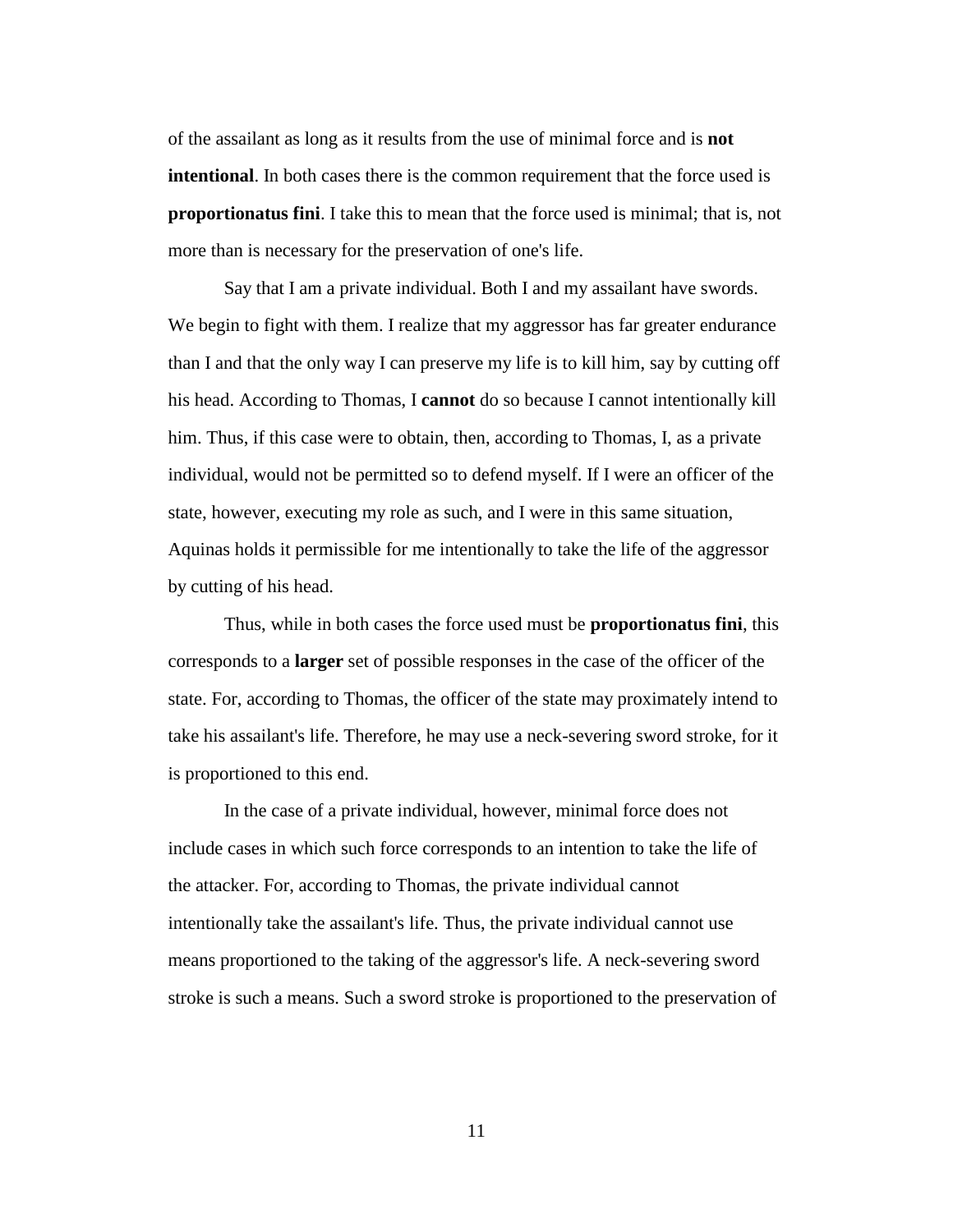one's own life only insofar as it is proportioned to the taking of the aggressor's life. Therefore, according to Thomas, a private individual cannot use such a sword stroke.

Thus, when Windass asserts that asking for double effect's reading of an ethical act of self-defense, "you can be fairly sure that ... your original impression of what you could actually **do** would not be changed,"xvii he is right about the pilloried Jesuit of Pascal's seventh provincial letter, but not about Thomas.

I have assumed that Aquinas would permit the use of a weapon, and even a potentially deadly one, a sword. A weapon is an instrument. As an instrument it admits of **characteristic** ends. One defending his own life with a sword may not maintain that the assailant's death results **accidentally** from the employment of a sword. One of the ends to which sword-makers fashion swords is the taking of human life. Presumably, a sword not fit for the taking of another's life is not much of a sword.

The use of a sword contrasts with pushing an attacker, who then stumbles on the curb, falls, and dies of a broken neck. Characteristically, pushing, shoving, pulling, scratching, biting, kicking, gouging, and generally being a great nuisance to an aggressor does not result in his death. If death were to result from such acts, it would result accidentally. Because death does not characteristically result from the ingenious deployment of teeth, nails, knees, elbows, and fists, one's attacker could not charge one with endangering his life by so defending oneself.

If one were to use a sword, however, the attacker could claim that his life had been endangered. This is significant for two reasons. First, although the one defending himself by means of a sword may not intend to take the life of the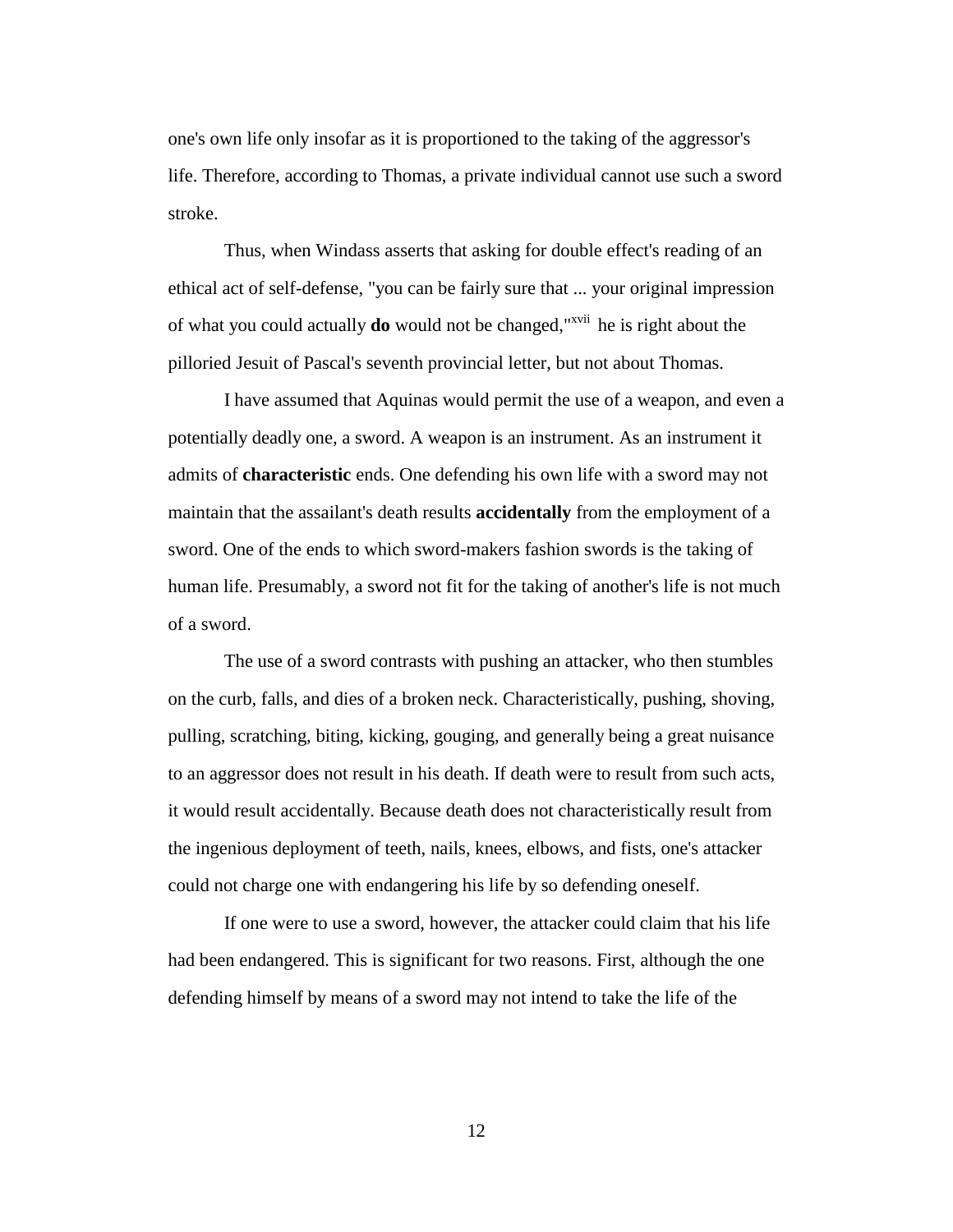aggressor, he is willing to **risk** taking the aggressor's life. Second, if intending to take another's life differs from knowingly endangering another's life, then there is something else besides either the assailant's death resulting intentionally or the death resulting accidentally; namely, there is the assailant's death resulting as a **risked** consequence. I will now develop this point.

#### **Risking Homicide**

Accidental homicide differs from homicide which results from having endangered life. In an accidental killing, the agent inculpably does not foresee the death. When death results from having knowingly endangered someone's life, however, the agent foresaw the death as a possible consequence of his action. Accordingly, when one kills someone accidentally, one is **not** ethically responsible for his death; when one kills someone whose life one has knowingly endangered, one **is** ethically responsible for his death. Thus, killing someone accidentally importantly differs from killing someone whose life one has knowingly endangered.

Does intentionally killing someone differ from killing someone as the result of risking his life? When one intends to take another's life, one certainly endangers his life. Indeed, being the object of someone's intention to kill is probably the most extreme case of having one's life endangered. Does one intend to take another's life if one endangers another's life? For example, does one intend to take one's own life when one endangers one's own life?

Soldiers, stuntmen, race-car drivers, police officers, firefighters, and construction workers knowingly endanger their lives. Do they intend their own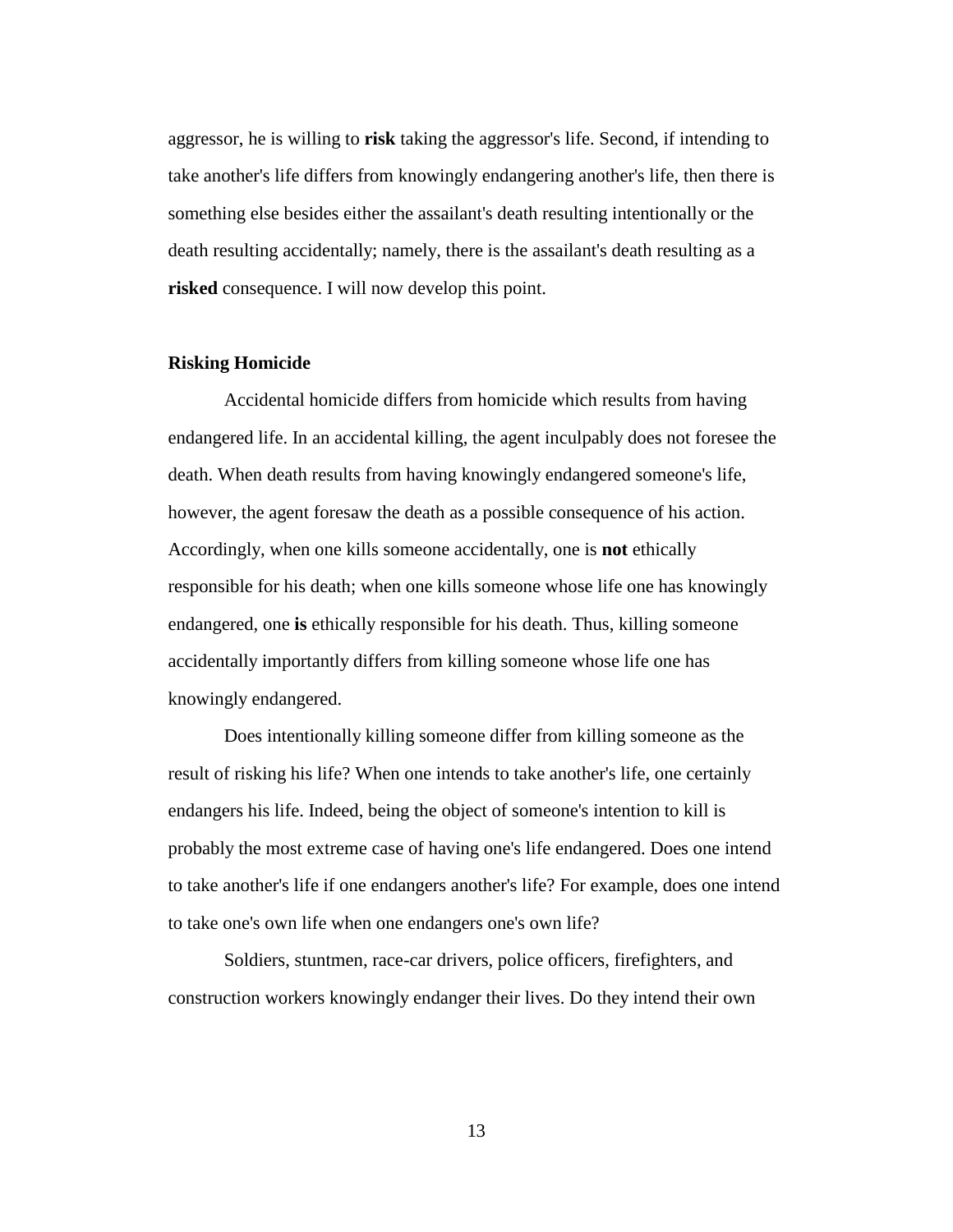deaths? Perhaps some of them do and perhaps some of them ought not so to endanger their lives even if they do not intend to take them. In any case, it would indeed be an eccentric theory of intention which concluded that anyone who knowingly imperilled his life intended his death. Similarly, there is no reason to say that knowingly jeopardizing **another's** life is to intend the other's death.

Chancing the assailant's life is precisely what I do if I do not intend to take his life, but I knowingly risk it in defense of my own life. I choose to risk his life rather than to forfeit my own, and such a choice on my part is ethically assessable. That the assailant's death characteristically might follow from my using a sword in defense of my life indicates that I am more willing to preserve my life than I am to forego hazarding the assailant's.

As I understand Aquinas, he proposes that a private individual may not intend to take the life of an assailant, while he may knowingly risk the assailant's life by defending himself with such force that the aggressor's death, if it results, would be **one** of the foreseeable characteristic consequences of the self-defensive act.

This interpretation may strike some as novel. Nevertheless, it accords with what Aquinas himself implies when he asserts that:

> [T]he act of fornication or of adultery is not ordered to the conservation of one's own life out of necessity as is the act from which sometimes (**quandoque**) follows homicide (q.64, a.7, ad 4).

Aquinas restricts "**praeter intentionem**," as he uses it in his consideration of self-defense, to what occurs sometimes, but not always. Thus, in q.64, a.7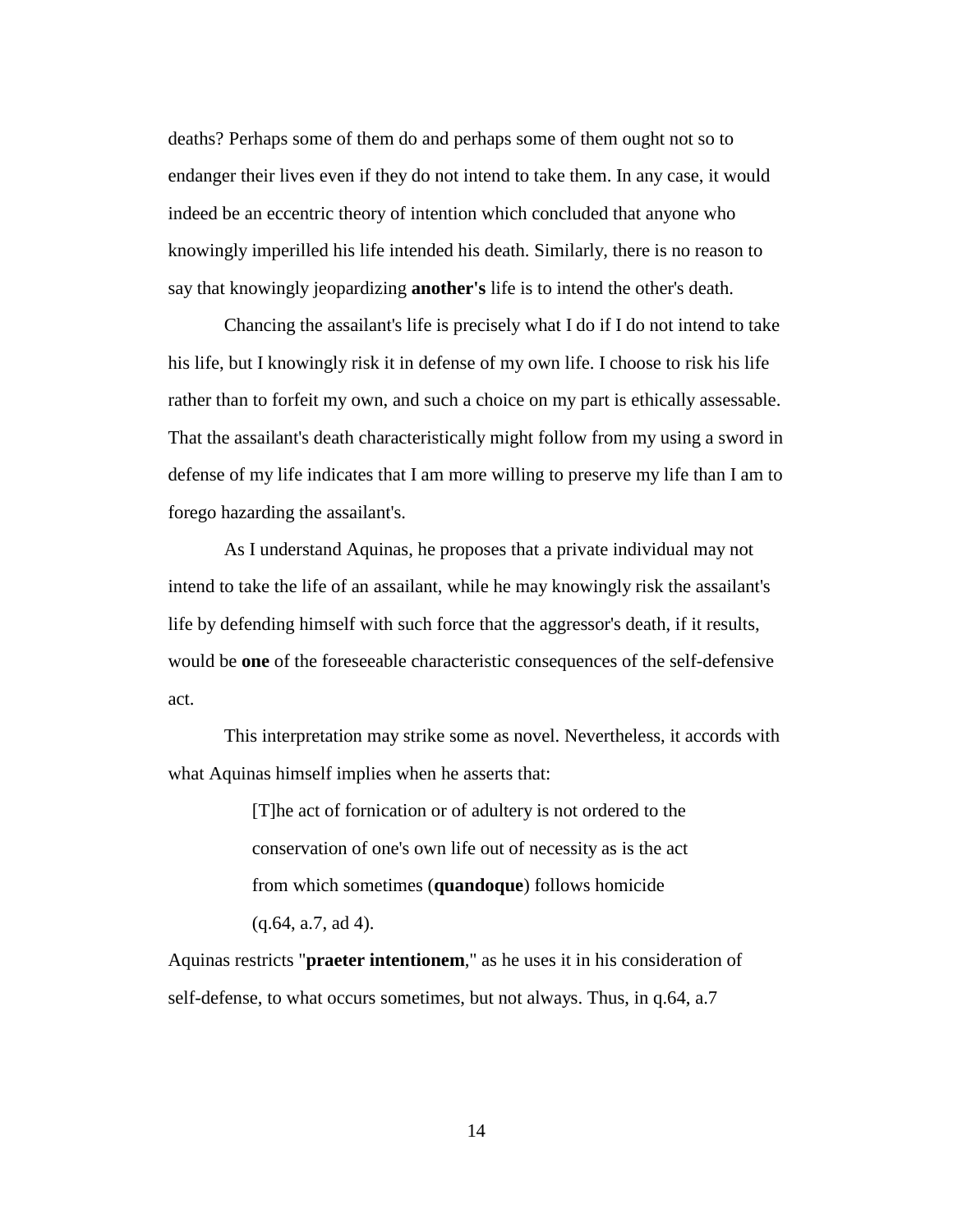Aquinas does not appear to consider the foresight of an inevitable consequence, for such a consequence would not be said to follow "sometimes."

Joseph Boyle, Jr., however, offers an interpretation of q.64. a.7, which substantially differs from my account. He notes that:

> The use of `**quandoque**' to describe the frequency of the deadly consequence following from an act of self-defense suggests that the assailant's death is not a natural and totally predictable consequence of the act as such.<sup>xviii</sup>

Boyle, nonetheless, **denies** that "**quandoque**" has this meaning in q.64, a.7. He asserts that the assailant's death **is** foreseen as a totally predictable and inevitable consequence of the act of moderate self-defense proposed by Aquinas.

Having noted that with "**quandoque**" Thomas seems to exclude some acts of self-defense, Boyle observes:

> [T]here appear to be types of self-defense in which the use of the minimum force needed to preserve one's life does have the assailant's death as a natural and certainly foreseeable consequence.<sup>xix</sup>

I agree. There are such instances, such as the neck-severing sword stroke I mentioned earlier. As I have argued, Aquinas rules out **precisely** such a case. Boyle, however, thinks that Aquinas considers such an act to be ethically in the clear.

Boyle notes that Thomas uses "**praeter intentionem**" one hundred and forty-three times in his massive **œevre**. xx Boyle concedes that Thomas usually uses this term to refer to consequences which follow sometimes, or rarely. As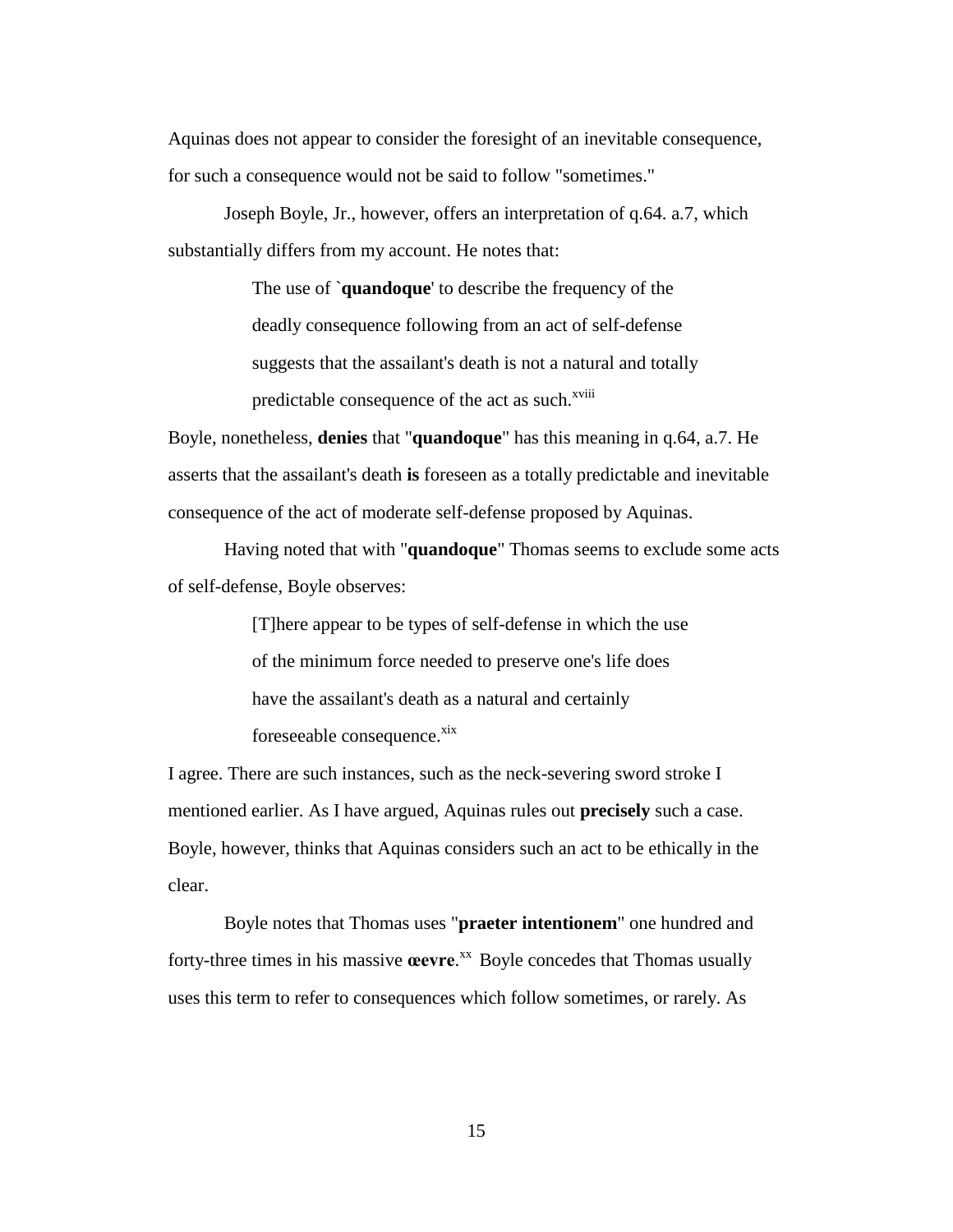Boyle notes, Aquinas **infrequently** uses "**praeter intentionem**" to refer to consequences which follow always or for the most part.<sup> $xxi$ </sup> I do not dispute this point. I do maintain, however, that Thomas does not use "**praeter intentionem**" in q.64, a.7 to refer to an assailant's death foreseen as inevitable. That is, q.64, a.7 is not one of the rare cases in which Thomas uses "**praeter intentionem**" to refer to what happens always or for the most part.

Boyle's interpretation is problematic insofar as he discounts "**quandoque**" in **ad** 4 while noting that the **minority** of uses of "**praeter intentionem**" apply to cases in which a result follows always or for the most part. Thomas's use of "**quandoque**" in response to the fourth objection and his preponderant use of "**praeter intentionem**" to apply to what occurs infrequently, militate against Boyle's interpretation of "**praeter intentionem**" in q.64, a.7. Moreover, Boyle does not explain **what** Aquinas means by "**quandoque**" in **ad** 4 if he does not mean to restrict "**praeter intentionem**" to consequences which do not result for the most part. The onus of proving that "**praeter intentionem**" in q.64, a.7 refers to a consequence foreseen as inevitable falls upon Boyle.

In objection to my interpretation, one might argue that "**quandoque**" refers not to homicidal self-defense, but to self-defense in general. Thus, Thomas would be noting that self-defense is justified, even though the death of the aggressor sometimes follows from acts of self-defense. This, however, is a non-starter, for the question is whether homicidal self-defense is justified, not whether self-defense **simpliciter** is justified. Although it sounds awkward, one could say that Aquinas argues that when the conditions of DER have been met, a private individual's act of homicidal self-defense that is **sometimes** homicidal is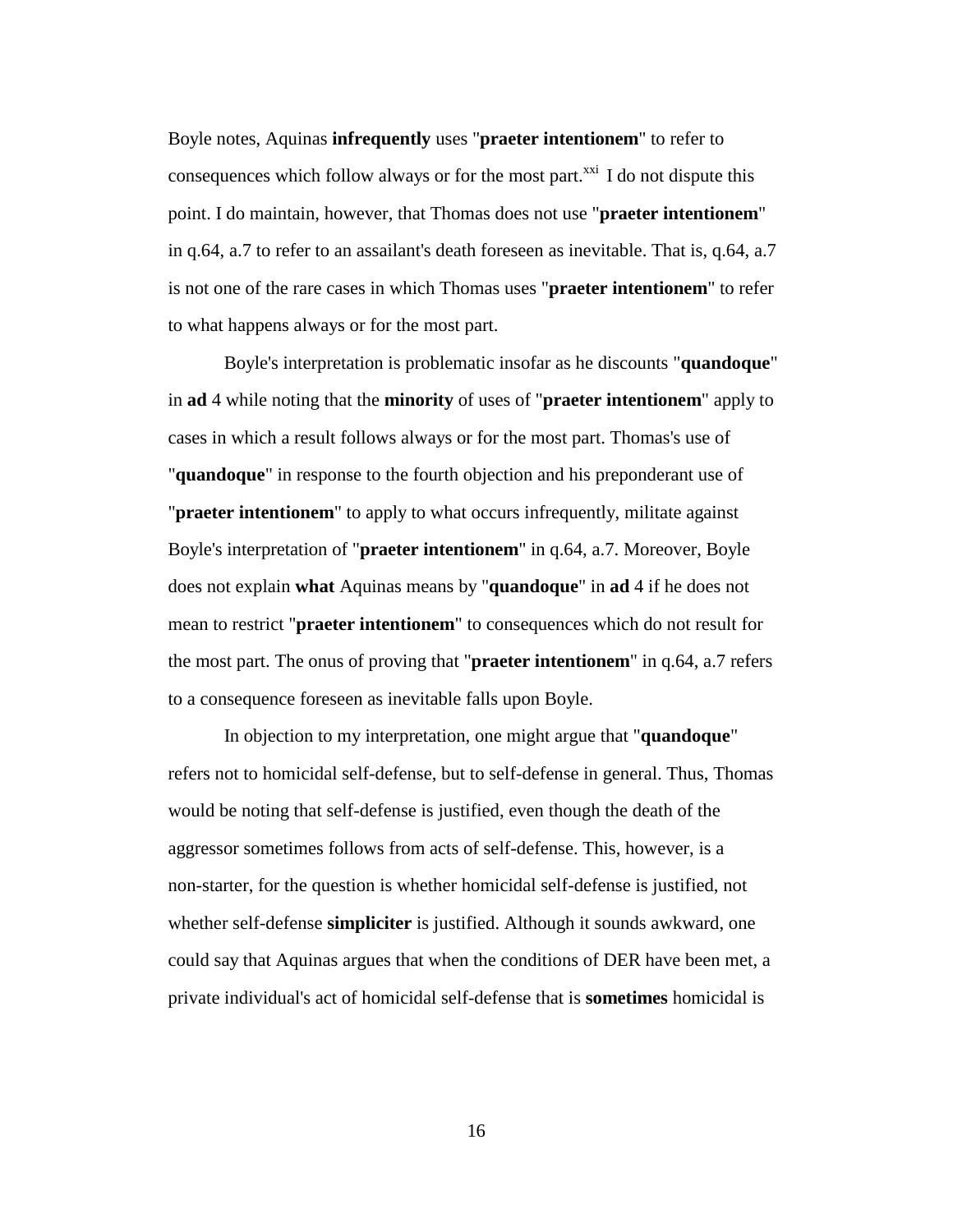justified.

I have argued that in q.64, a.7, Aquinas uses "**praeter intentionem**" to refer to a risked consequence. In his discussion of homicidal self-defense, he does not extend this concept to inevitable results. In fact, in his response to the fourth objection, he limits his use of the distinction to cases in which the result follows sometimes, and thereby excludes from his justification cases in which the harm follows always.

In the standard contemporary cases of DER, such as strategic bombing which harms noncombatants and palliative morphine administration to a terminally ill patient which hastens or causes death, the harm is foreseen as an **inevitable** consequence of the action. In his account of a private individual's justified homicidal self-defense, Thomas holds that the defender knowingly **risked** the assailant's life. This excludes the use of means which one foresees as inevitably resulting in death, for one could not be said knowingly to risk killing the aggressor if one foresaw that one would inevitably kill the aggressor. Thus, Aquinas's originating account of DER substantially differs from what DER has become insofar as Thomas restricts his account to cases in which one can be said to risk foreseen harm.

### **The Second Condition of DER**

Aquinas's account of DER is not simply that it is ethically in the clear to risk causing the death of one's assailant insofar as one does not intend to kill one's assailant.<sup>xxii</sup> This is only the first condition of his account: the foreseen risked consequence is not intended. Like contemporary accounts of DER, Aquinas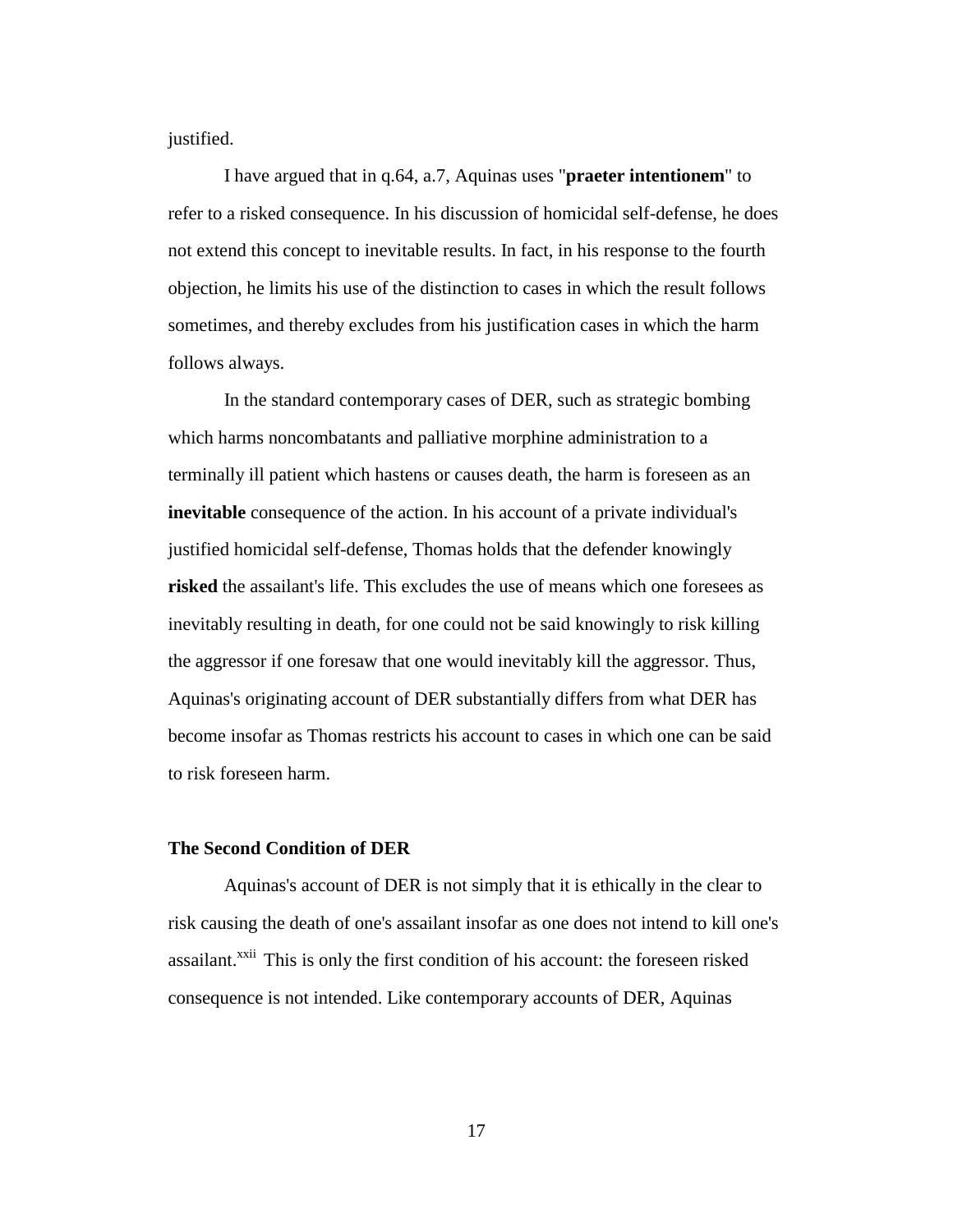argues that in addition to this first condition, a second condition must be met for the risking of the harm to be justified. He argues that:

> It is not necessary for salvation for a man to forego (**praetermittat**) an act of moderate defense in order to avoid (**evitandum**) the death of another, since a man is more responsible to provide (**plus tenetur** .. **providere**) for his own life than for that of another (q.64, a.7).

Thomas asserts that one has a greater obligation to watch over one's own life than to do so over another's. Thus, when it comes to preserving lives, **ceteris paribus**, one is more obliged to preserve one's own than another's. Of course, covered by the "other things being equal" clause are such factors as the role one has with respect to the other's life at risk. For example, a captain of a sinking ship may be more obliged to care for a passenger's life than for his own.

When one's own life has been put at risk by an assailant, since one is, **ceteris paribus,** more bound to care for one's own life than for another's, one need not forego risking the attacker's life. One who would not defend his own life when this entails endangering the life of the attacker might exercise too little responsibility with respect to the good of life in his care. So, not only may self-defense be permissible, it may be required when not to defend one's own life is to act with too little care for what has been entrusted to one.

### **Summary**

Aquinas offers the following analysis of an act that is ethically in the clear, but for its risking foreseen harm. First, the harm cannot be intended. Second, the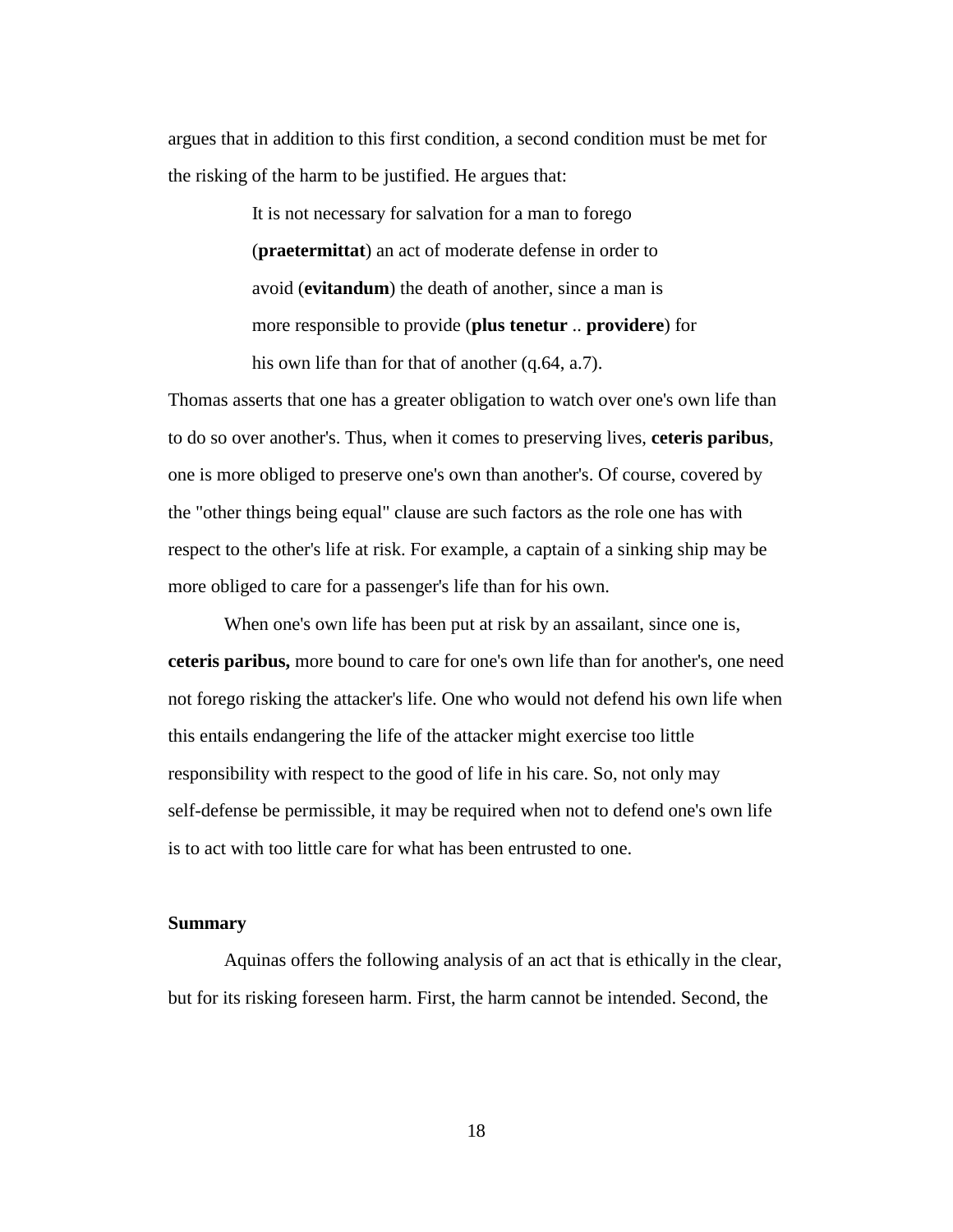act fulfills some responsibility the agent has which is greater than the responsibility the agent has to avoid the harm.

In his account of a private individual's justified homicidal self-defense, Thomas presents the seeds of DER as it is presently understood. Yet, in one important feature, his contribution differs from contemporary double-effect reasoning. That feature became evident in Thomas's use of "**quandoque**" to characterize the assailant's death as **risked**.

It requires a considerable, and, as I have argued, ultimately untenable interpretive stretch to attribute to Thomas the application of "**praeter intentionem**" in his treatment of a private individual's act of homicidal self-defense to cases in which the assailant's death is foreseen as resulting inevitably. Accordingly, one cannot attribute contemporary double-effect reasoning to Thomas **tout court**.

The point of this paper has been to argue that Thomas does not use DER to justify a private individual's homicidal self defense in cases in which the aggressor's death is foreseen as inevitable. He does use it in cases in which the assailant's life was risked. What is the value of noting this difference between Aquinas's account and contemporary accounts of DER?

If one does not note this difference, then one will attribute to Aquinas an idiosyncratic account of intention which he does not have. For example, Jeff McMahan, following the customary interpretation, says:

> Aquinas ... assumes that it is possible for one to foresee with certainty that one's act will kill one's assailant without intending the killing as a means of self-defence. ... To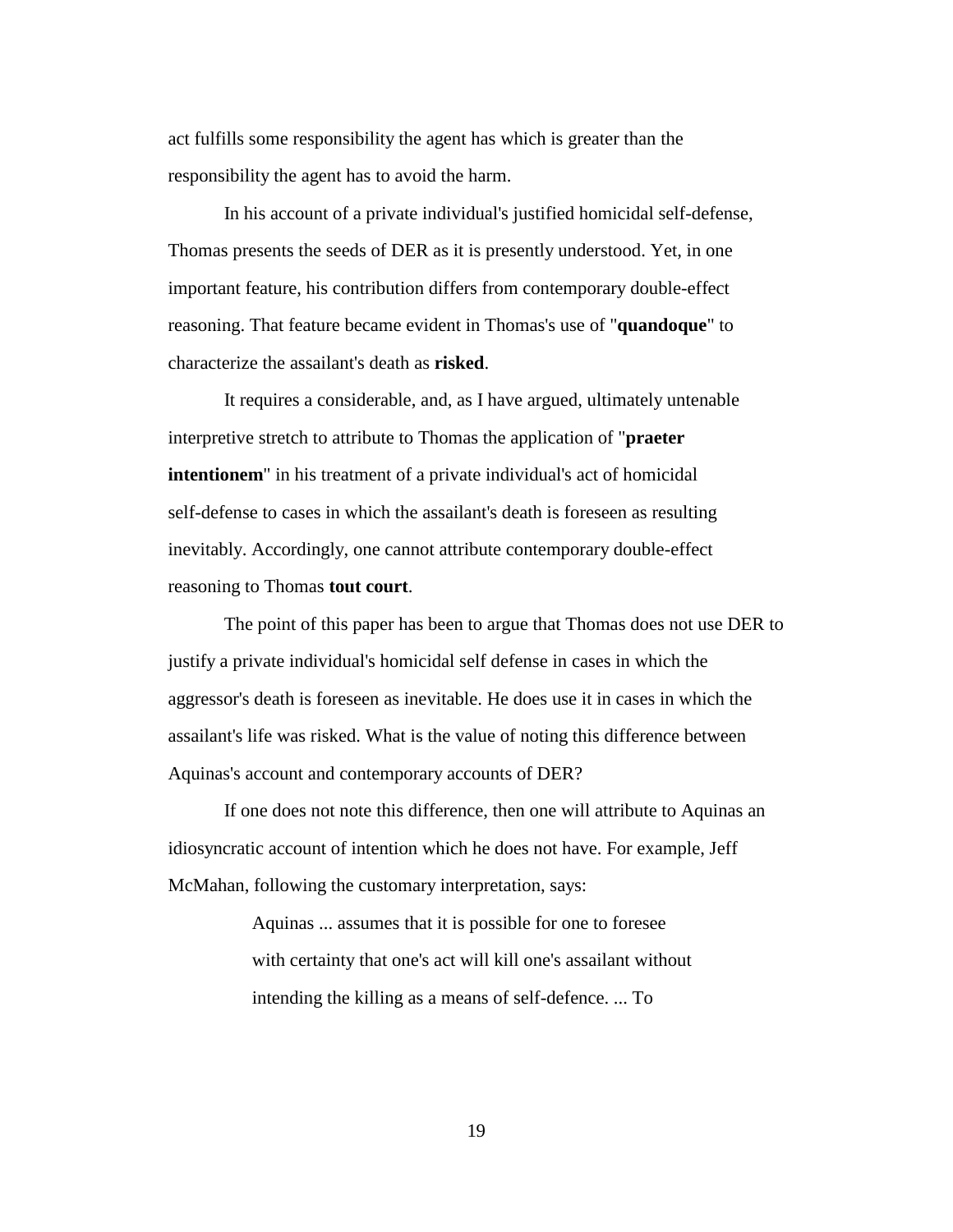illustrate [this] view, consider:

Self Defence 1: One's only defence against an unjust and potentially lethal attack is to shoot the attacker at close range with a flame-thrower.<sup>xxiii</sup>

McMahan thinks that Aquinas and "the followers of Aquinas" hold that this case is an instance of self-defense justified by DER.<sup>xxiv</sup> If one thinks that a defender can shoot one's attacker at close range with a flame-thrower, and that this is **not** intentional, then one seems to rely on a very narrow conception of what it is to intend a means. But, if one relies on such an account, then how will one argue, for example, that a terror bomber cannot drop bombs on noncombatants **without** intending their deaths? If one can use DER in the case of self-defense presented by McMahan, then one seems able to use it in terror bombing as well. As McMahan notes, such an account of DER, "results in an unacceptably permissive doctrine."<sup>xxv</sup>

I trust that readers will realize that Thomas's account of DER is one which concerns the risking of harm. Accordingly, Thomas does not rely on an idiosyncratic account of intention which turns DER into the laxist account parodied by Pascal and rightly rejected by McMahan.

What does Thomas's account imply about the contemporary application of DER to cases, such as death-hastening palliative morphine administration to a terminally ill patient and strategic bombing which harms non-combatants, in which agents foresee the harm as resulting inevitably? Are there ethically relevant differences between self-defense and other cases of  $DER$ <sup> $xxyi$ </sup> These questions deserve consideration; nonetheless, they belong to a paper other than the present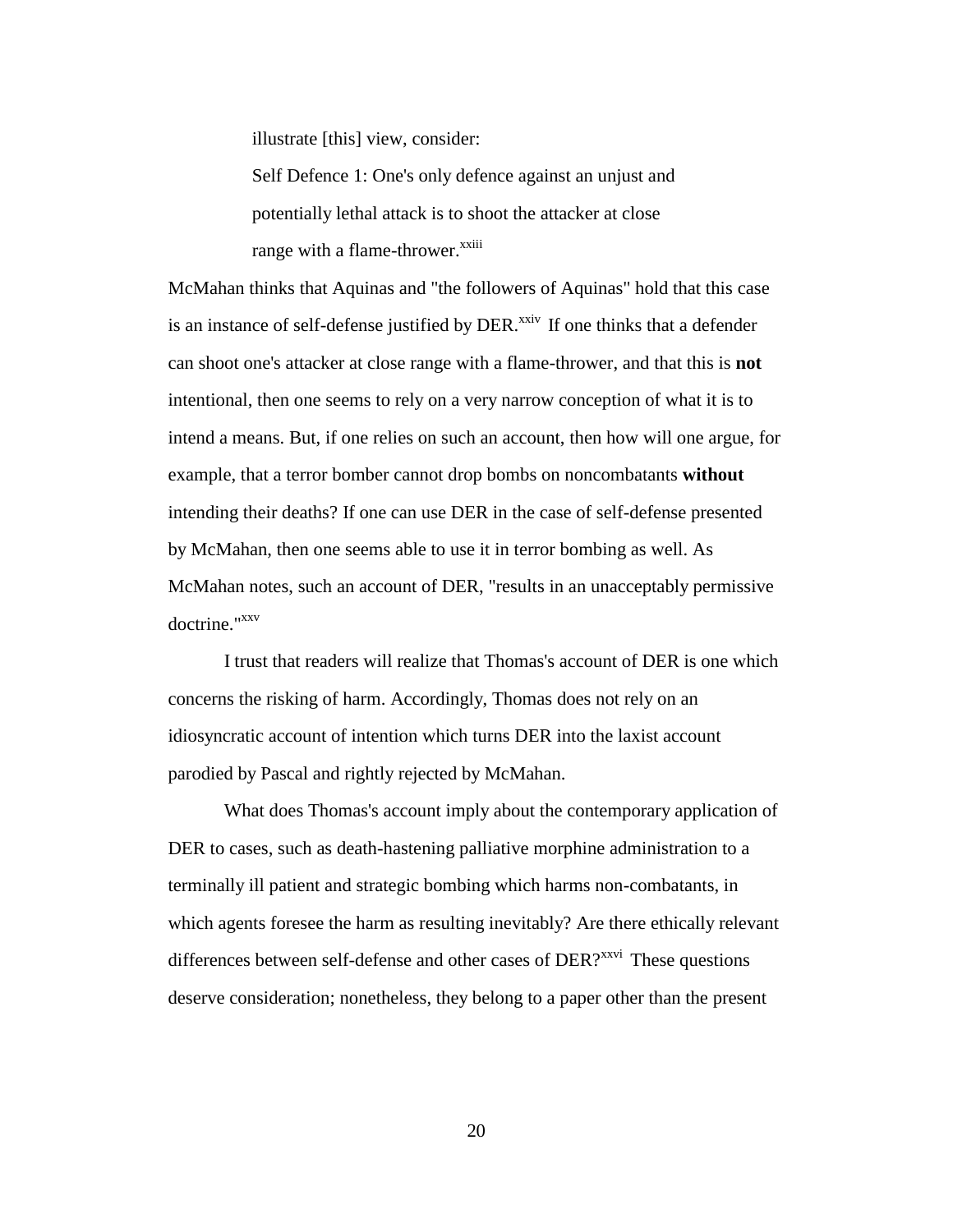one.

### **NOTES**

i.The standard article on the history of DER is Joseph Mangan's "An Historical Analysis of the Principle of Double Effect," **Theological Studies** 10 (1949):41-61. J. Ghoos differs with Mangan over exactly where in Aquinas's work the sources of DER can be found: J. Ghoos, "L'Acte a Double Effet; Étude de Théologie Positive," **Ephemerides Theologicae Lovanienses**, XXVII (1951):30-52. In fact, what Ghoos notes, although not explicitly, is the conflation by Thomas's interpreters of two distinct strands in Aquinas's work: the indirect voluntary of  $S.t.$  IaIIae, q.6, a.3 and double effect of S.t. IIaIIae, q.64, a.7. For a more recent consideration of the history of DER see L.I. Ugorji, The Principle of Double Effect; A Critical Appraisal of its Traditional Understanding and its Modern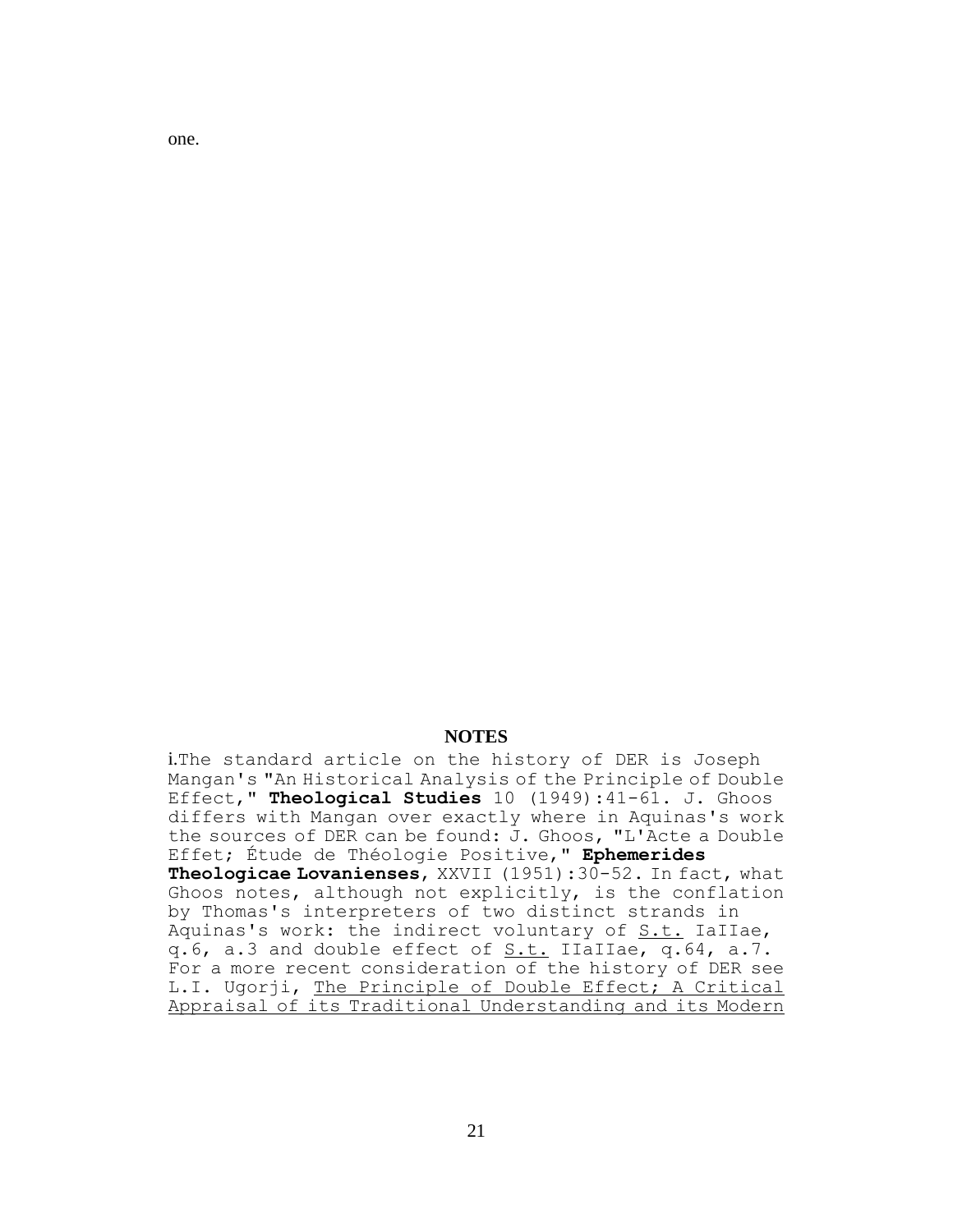Reinterpretation (Frankfurt am Main:Peter Lang, 1985). ii.See: Jeff McMahan, "Revising the Doctrine of Double Effect," **Journal of Applied Philosophy**, 11.2 (1994):201-212; Warren Quinn, "Actions, Intentions, and Consequences: The Doctrine of Double Effect," **Philosophy and Public Affairs**, 18 (1989):334-351; and Joseph Boyle, "Toward Understanding the Principle of Double Effect," **Ethics**, 90 (1980):527-538. iii.Unless noted otherwise, references to Aquinas's work will be to the Summa theologiae, Roma:Editiones Paulinae, 1962, IIaIIae; translations by the author. iv.Editors normally cite q.43, a.3 which concerns scandal and IaIIae, q.72, a.1 which concerns the inordinateness of sin. v.Q.43, a.3. vi.Steven Windass "Double Think and Double Effect," Blackfriars 44 (1963): 261, original emphasis. vii.Boyle, 1978 "**Praeter Intentionem** in Aquinas", **Thomist**, 42.4, (1978):649. viii.Blaise Pascal **Les Provinciales** (Paris:Éditions de Cluny, 1943), 243. ix.For an extended discussion of Pascal's critique, its fairness and its influence, see Stephen Toulmin's and Albert Jonsen's The Abuse of Casuistry (Berkeley:University of California Press, 1988). x.Boyle, "**Praeter Intentionem** in Aquinas," **Thomist**, 42.4, (1978):649-650, emphasis added. xi.See Elizabeth Anscombe on this point; Intention (Ithaca:Cornell University Press, 1957), 47. xii.Jonathan Bennett "Whatever the Consequences," Analysis 26.3 (1966):91. xiii.Anthony Kenny, The Anatomy of the Soul: Historical Essays in the Philosophy of Mind (Great Britain:Harper and Row, 1973), 140. xiv.Steven Windass "Double Think and Double Effect," Blackfriars 44 (1963): 260, emphasis added. xv.Steven Windass "Double Think and Double Effect," Blackfriars 44 (1963): 260-261. xvi.**Bonum ex integra causa, malum ex quocunque defectu**. xvii.Steven Windass "Double Think and Double Effect," Blackfriars 44 (1963): 261, original emphasis. xviii.Boyle, 1978 "**Praeter Intentionem** in Aquinas", **Thomist**, 42.4, (1978):658.

xix.Boyle, "**Praeter Intentionem** in Aquinas", **Thomist**, 42.4,